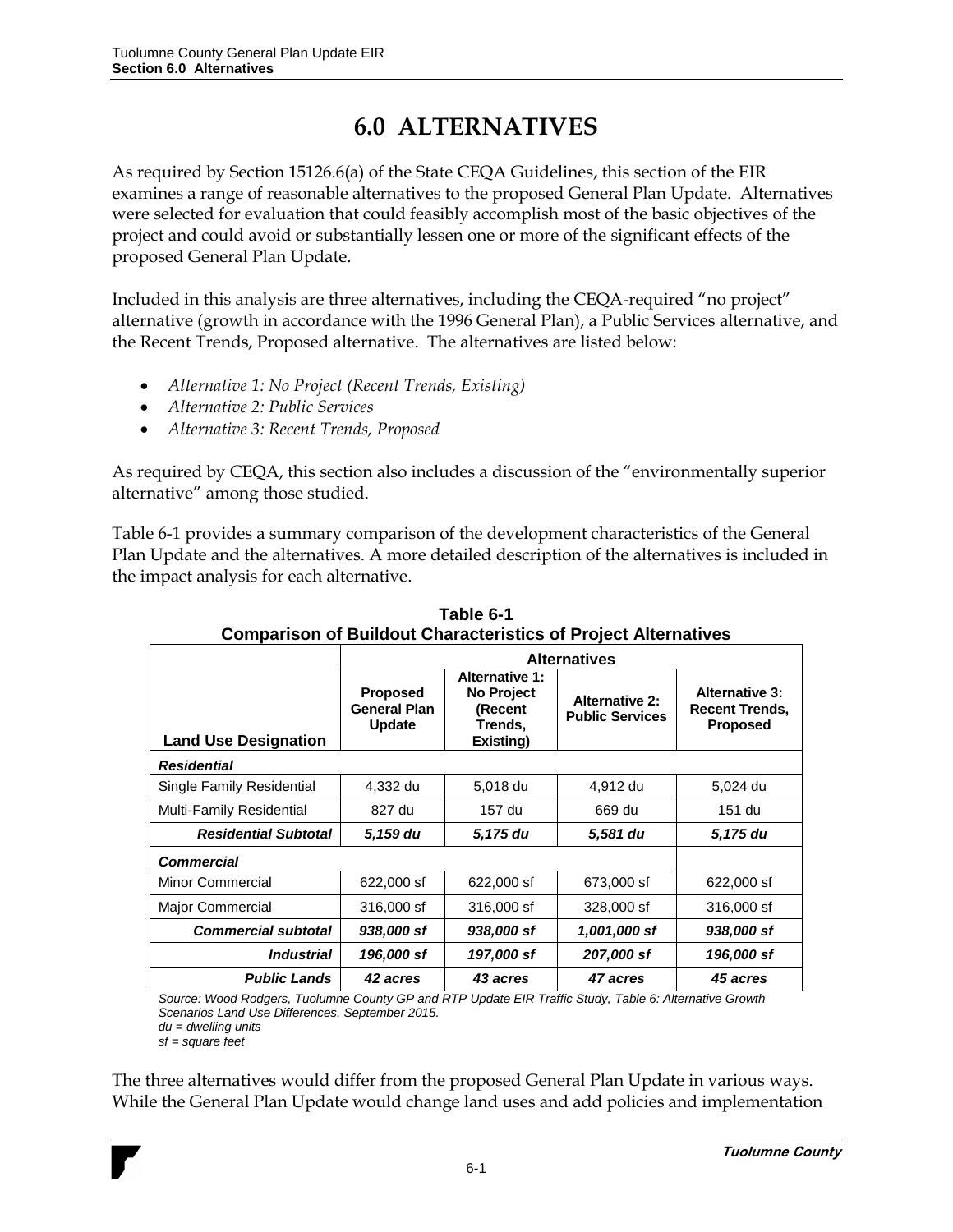programs to promote distinctive communities, the No Project alternative would keep the current General Plan's land use diagrams and would apply the existing language in the current General Plan. The No Project alternative will continue the existing pattern of suburban development in which Low Density Residential is the primary housing choice. The Public Services alternative would allocate new development at higher densities in locations closer to multiple public services than under existing conditions; although development would continue to grow within defined communities, it also would radiate outward along a select number of arterials, major collectors, and transit corridors where public water and sewer exist. The proposed policies and implementation programs in the General Plan Update would still apply to the Public Services alternative, with the exception of ones that are narrowly tailored to the proposed Distinctive Communities Growth Scenario. Finally, the Recent Trends, Proposed alternative would apply the current land use diagrams; however, it will proceed with the proposed policies and implementation programs in the General Plan Update, with the exception of ones that are narrowly tailored to the proposed Distinctive Communities Growth Scenario. As with the General Plan Update, this alternative would promote more density near existing communities; however, it would generally continue the existing pattern of development, in which Low Density Residential is the primary type of residential development.

As summarized in Section 2.4, the general objectives of the proposed General Plan Update are as follows.

- The County will be prepared and able to accommodate the projected growth, while at the same time, it will adhere to policies that define where and how development will occur; and,
- Each community will contain a well-defined, cohesive, and compact community built around an appropriately-scaled urban core and community gathering places. The size of each community will be based on a locally defined urban development boundary area as well as a defined community boundary; and,
- The County will balance the development with appropriate conservation of the County's natural and cultural resources.

Individual General Plan Update elements include specific goals, policies and implementation programs. These are further discussed below and within each of the EIR sections (Sections 4.1 through 4.15).

# **6.1 ALTERNATIVE 1: NO PROJECT (RECENT TRENDS, EXISTING)**

# **6.1.1 Description**

The "No Project" alternative is a "business-as-usual" scenario based on current land use designations within the existing County General Plan (1996). It assumes no change in market demand for housing types and would continue the existing pattern of suburban development in which Low Density Residential is the primary housing choice. This scenario would require dependency on automobiles for many parts of Tuolumne County because walkable communities, defined as a 5-minute walk (1/4 mile) between home and the core of a community, shopping, jobs, recreation, community facilities and transit, would exist only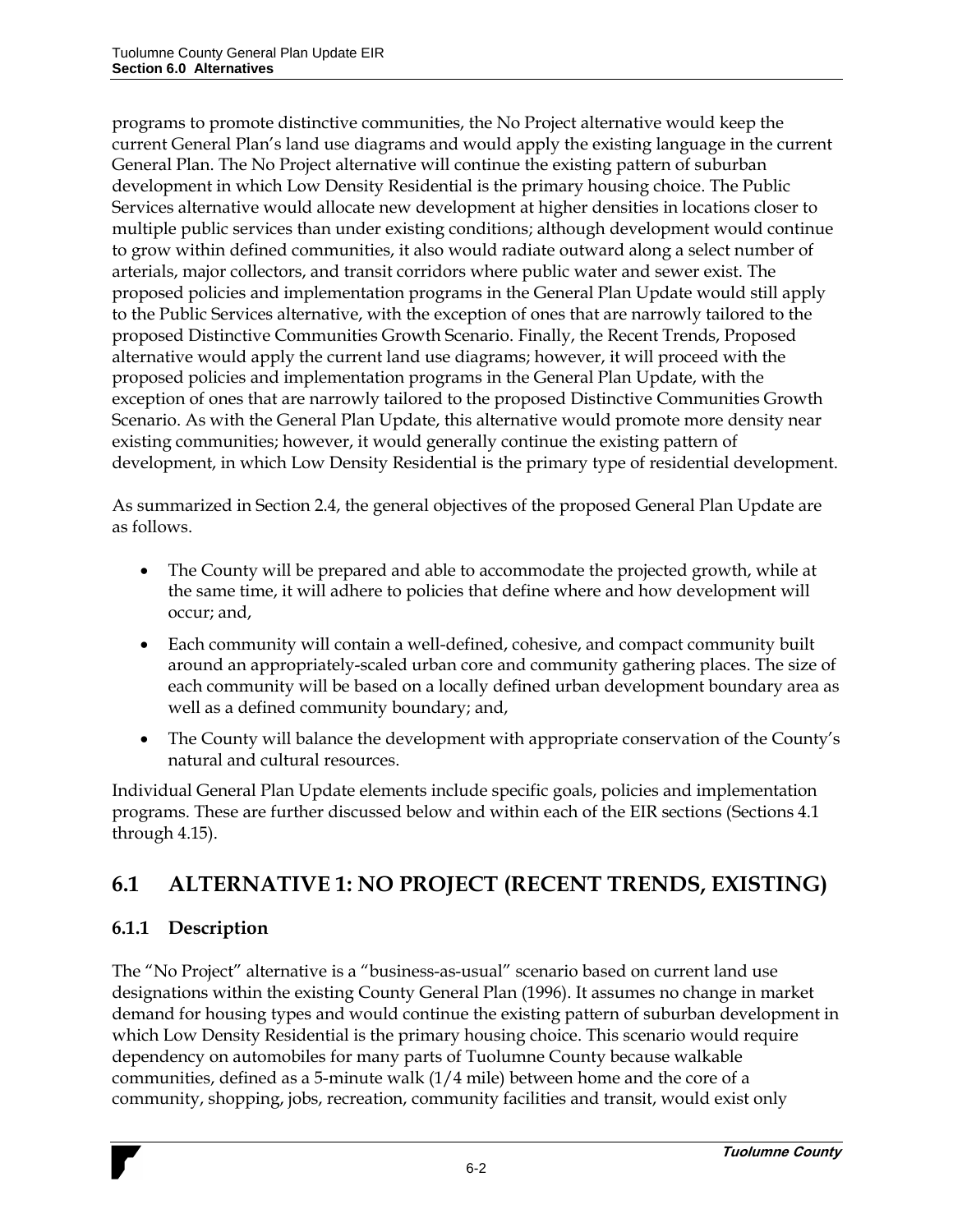within community cores. For greenhouse gas emissions, the No Project alternative assumes that the County would continue to apply countywide reduction targets for greenhouse gas (GHG) emissions and project-level thresholds for discretionary entitlements from the Tuolumne County Regional Blueprint Greenhouse Gas Study (adopted in January 2012).

# **6.1.2 Impact Analysis**

## **Aesthetics**

Whereas the General Plan Update would minimize impacts to scenic vistas from locally designated scenic routes by promoting development primarily within urban development boundaries around the communities of Jamestown, Columbia, East Sonora, and Tuolumne, the No Project alternative would allow continued suburban Low Density Residential and other development outside of existing communities. The No Project alternative would promote more development in rural areas. New residential development in rural areas could adversely affect existing scenic vistas of agricultural and natural landscapes from portions of SR 49 and 108 that are locally designated scenic corridors. Existing policies in the 1996 General Plan to protect scenic vistas would continue to apply to the No Project alternative, as would the Hillside and Hilltop Guidelines and Guidelines for Development Along Scenic Routes for discretionary permits. However, the continuation of existing suburban development patterns would increase impacts associated with this alternative from a less than significant to a significant level.

This alternative also would increase the geographic extent of changes to the County's predominantly rural character, by promoting more suburban Low Density Residential and other development outside the boundaries of urban communities. Although existing policies to minimize changes to visual character – discouraging strip development along the County's arterials, encouraging cluster development that protects open space areas, and protecting the historic built environment – would continue to apply to the No Project alternative, impacts from changes to visual character would increase from less than significant to significant.

As with the proposed General Plan Update, this alternative would facilitate development that would introduce new sources of light and glare, which would increase overall ambient nighttime light and daytime glare from building materials. Development outside of urban communities would incrementally increase the intrusion of new sources of light and glare into rural areas. Continued implementation of Policy 17.D.7 in the existing Tuolumne Community Plan would encourage lighting design and scale that incorporates dark sky standards, minimizing and avoiding light pollution throughout the Tuolumne Planning Area, and Implementation Measure 14.A.g in the existing Jamestown Community Plan requires lighting that adheres to dark sky standards. However, impacts would be greater than for the General Plan Update without the creation and implementation of countywide policies to limit the illumination of areas surrounding new development.

## **Agricultural Resources**

The No Project alternative would not be subject to proposed Policy 11.A.2, which would facilitate conversion of agricultural land near urban areas. However, the area of potential disturbance would expand to include agricultural land outside of communities, which could result in incrementally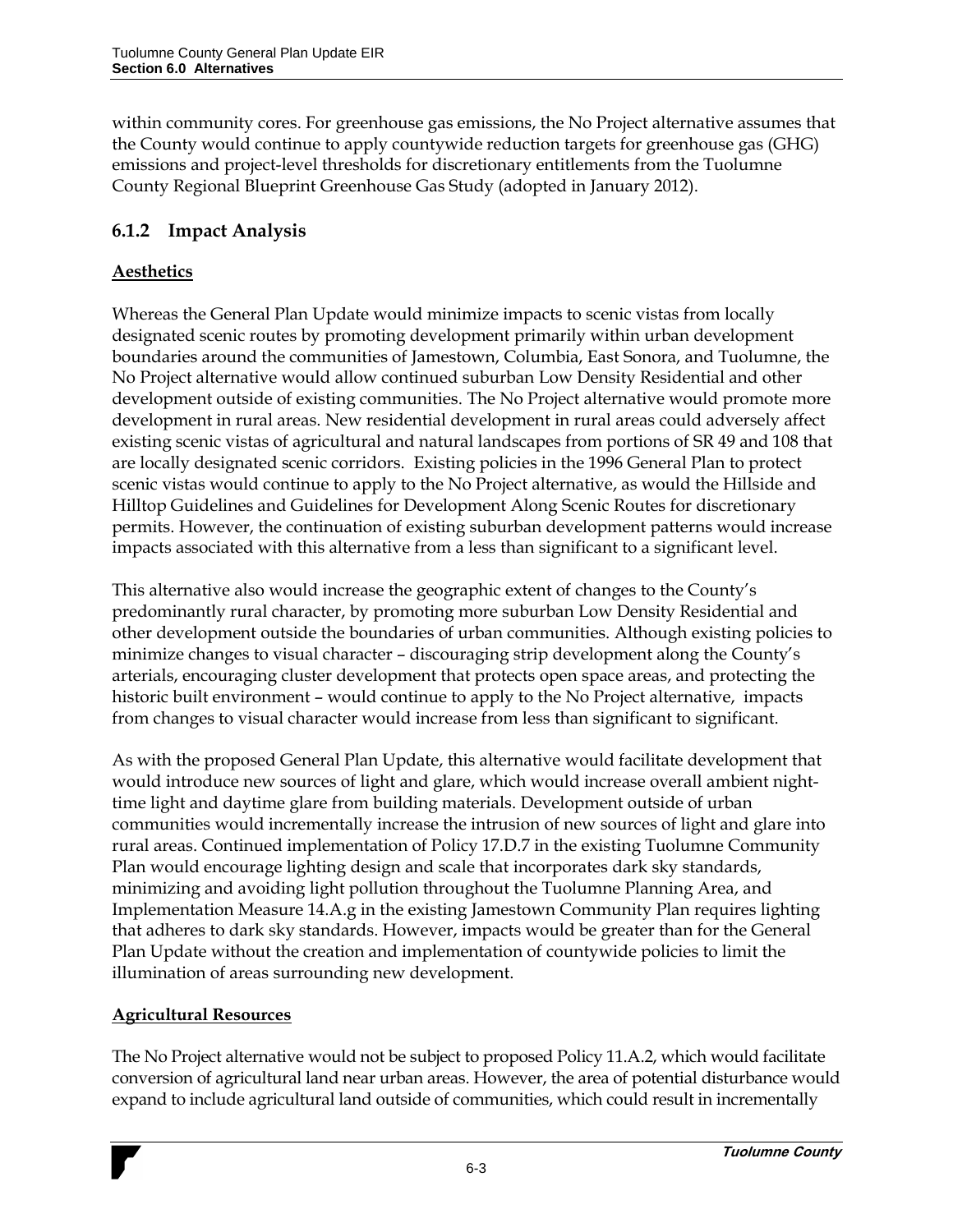greater conversion of Important Farmland and Williamson Act land in the long term As with the General Plan Update, new development may result in conversion of Important Farmland and future development of agricultural properties that are currently under Williamson Act contract. These impacts would remain significant and unavoidable but would be greater than the General Plan Update.

As with the General Plan Update, existing timberland would remain in timber production under this alternative. Impacts to timberland would remain less than significant. Future development under current land use designations also may result in incompatibilities where urban and agricultural uses would directly abut each other. Land use conflicts would be reduced through the separation of potentially conflicting land uses, continued application of the County's Right to Farm Ordinance, and implementation of existing General Plan policies. The No Project alternative would not include proposed policies and implementation programs in the Agricultural Resources Element to reduce development pressure on agricultural land by allowing accessory activities like agritourism. These proposed policies and implementation programs could result in minor conversion of agricultural land for accessory activities. On the other hand, they would reduce development pressure on agricultural land by allowing accessory activities like agritourism would not apply to the No Project alternative. Without implementation of these policies and measures to protect agricultural operations, impacts would be slightly greater than for the General Plan Update.

## **Air Quality**

Construction activities associated with future development under the No Project alternative would have the potential to result in temporary adverse impacts on air quality in Tuolumne County. Without the addition of policies to control emissions during construction of individual projects, impacts would be greater than under the General Plan Update.

As shown in Table 4.3-3 in Section 4.3, *Air Quality*, emissions levels are forecast to decline compared to existing conditions under the No Project scenario between 2015 and 2040 despite projected future growth in the County. These estimates are consistent with the state-wide continuing downward trend in emissions levels caused by CARB rules designed to reduce emissions from cars and trucks. Although this alternative does not incorporate increased density and other VMT-reducing land use strategies included under the General Plan Update, the overall reduction in regional emissions would ensure that impacts remain less than significant. However, emissions under this alternative would be greater than those of the proposed General Plan Update.

The No Project alternative also would allow for siting of new sensitive receptors within close proximity to local roadways and other potential sources of toxic air pollutants. While the less compact land use pattern under this alternative would be less likely to result in proximity between sensitive uses and sources of toxic air pollutants, existing policies in the Air Quality Element do not specifically establish buffer zones to separate these uses. Impacts would be greater than for the General Plan Update without implementation of Mitigation Measure AQ-2 for policies to mitigate local air quality impacts from development and to protect new sensitive land uses from sources of toxic air pollutants.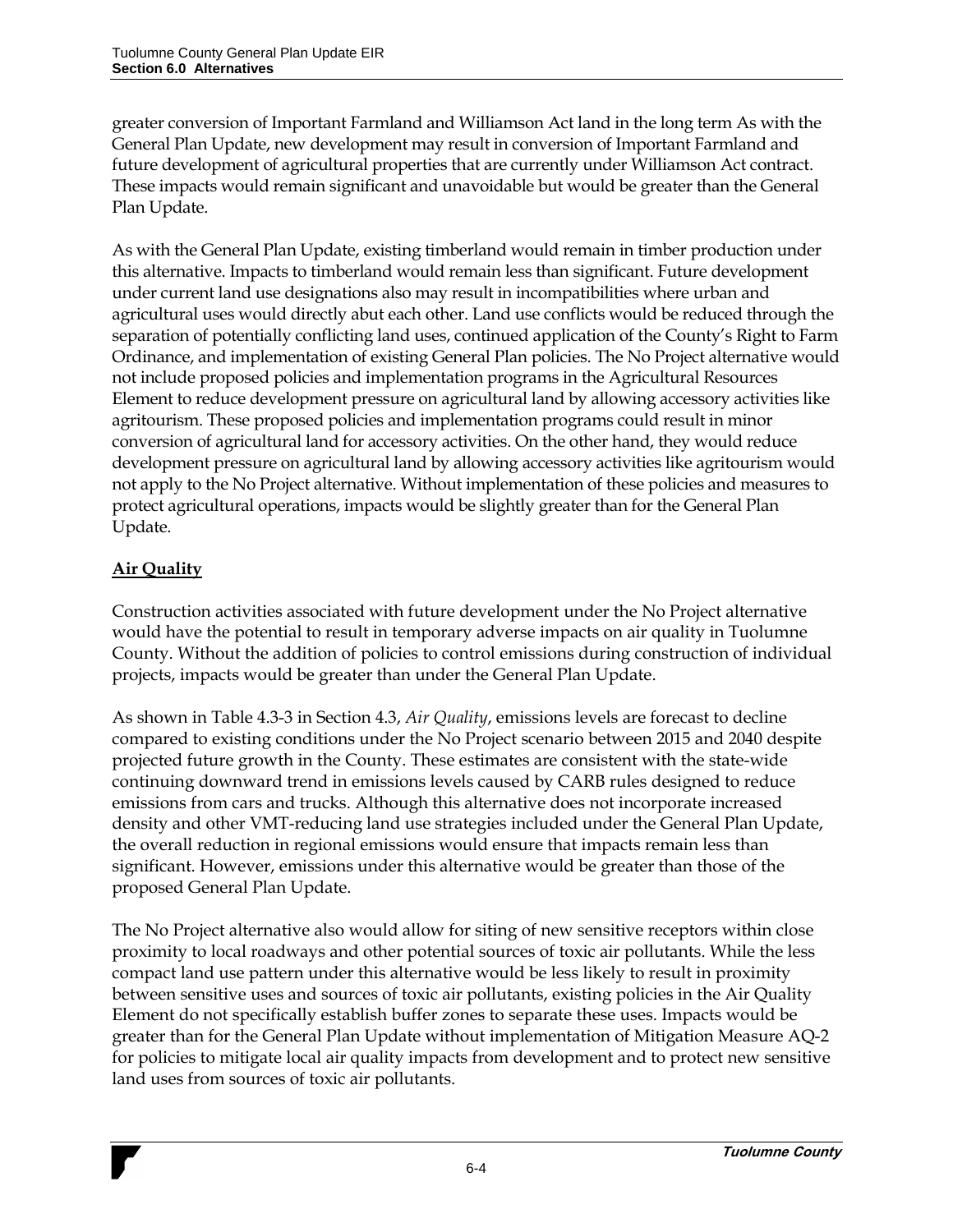#### **Biological Resources**

Implementation of this alternative would result in greater impacts to biological resources as more ground disturbance would occur from Low Density Residential and other development in rural areas. This would result in greater impacts to special status plants, animals, riparian areas and other sensitive habitat, wetlands, and/or migratory wildlife corridors outside developed urban areas than anticipated under buildout of the General Plan Update. As discussed in Section 4.4, *Biological Resources*, there are 177 special-status species known to occur or with potential to occur within Tuolumne County. Thirty one of these species (21 animal species and 10 plant species) are given high levels of protection by the federal government through listing under FESA and/or by the State government through listing under CESA or Fully Protected. Without proposed policies in the Natural Resources Element and community plans of the General Plan Update to control invasive species, encourage the use of native species, establish thresholds of significance for oak woodland conversion, and recognize the reduced impacts from urban and infill development on biological resources, impacts would be greater than for the General Plan Update.

#### **Cultural Resources**

The No Project alternative would have greater potential impacts on cultural resources because it would allow ground-disturbing development in a greater area of Tuolumne County relative to the proposed General Plan Update, which would promote development within communities. On the other hand, the less compact pattern of development under this alternative may result in less disturbance of the historic built environment. Adherence to State regulations would preserve human remains unearthed during future construction, and policies in the existing General Plan would protect historic and archaeological resources on a case-by-case basis. However, mitigation would be required to protect potential paleontological resources from future development. Impacts on cultural resources would be greater than under the General Plan Update.

#### **Geology**

The No Project alternative would result in development consistent with current land use designations that, similar to buildout under the General Plan Update, may be subject to fault rupture, ground-shaking, liquefaction, landslides, and soil erosion from grading on unstable slopes. Adherence to required building codes during construction would reduce these geologic and soil-related impacts. Existing policies to limit development in seismically hazardous areas; to require engineering studies prior to urban development in landslide or unstable slope areas; to establish a program for geologic, seismic, and geotechnical engineering reports required for proposed developments; and to maintain erosion control measures for all grading also would apply to the No Project alternative. Therefore, impacts would remain less than significant.

#### **Global Climate Change**

Relative to the General Plan Update, the No Project alternative would result in a similar amount of construction-related GHG emissions. Impacts would be slightly greater than for the General Plan Update because future development would not be subject to Implementation Program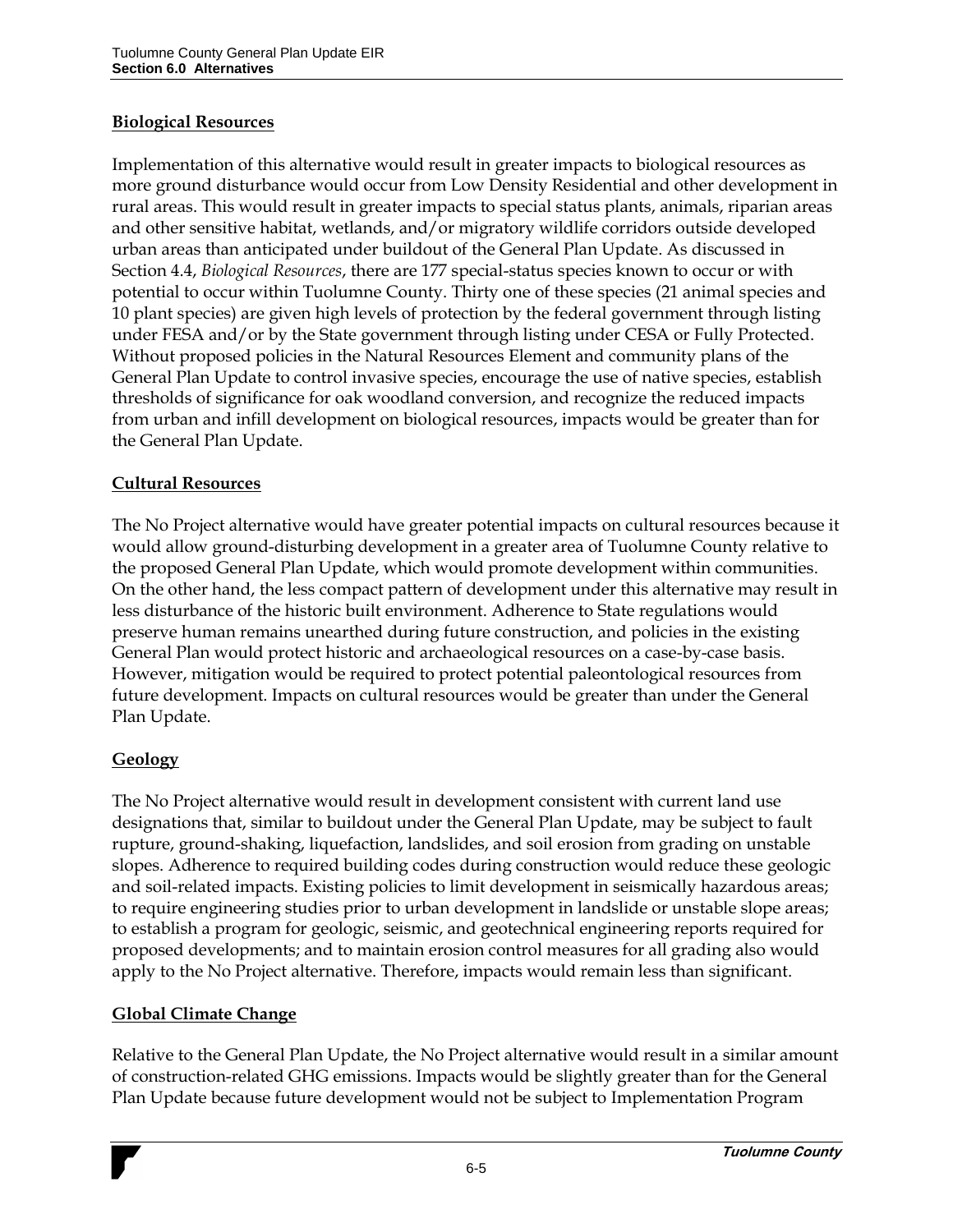12.E.l to reduce GHG emissions from construction equipment.

Although the County would continue to apply project-level GHG thresholds for discretionary entitlements, the continuation of existing land use trends under the No Project alternative would be inconsistent with the goals of applicable GHG reduction plans and policies, including the adopted Tuolumne County Regional Blueprint Greenhouse Gas Study and AB 32. Whereas the General Plan Update's land use scenario is designed to centralize development to reduce VMT and transportation-related GHG emissions, this scenario would require auto dependency for many parts of Tuolumne County. Walkable communities, defined as a 5-minute walk (1/4 mile) between home and the core of a community, shopping, jobs, recreation, community facilities and transit, would exist only within community cores. Therefore, impacts would be greater than for the General Plan Update.

#### **Hazards and Hazardous Materials**

As with the General Plan Update, this alternative could facilitate development near known hazardous material users, construction in areas with existing hazardous materials, or accidental releases of hazardous materials during transportation**.** The less compact pattern of development may result in less exposure to hazardous materials in urban settings. Residential development also might occur in areas designated as Moderate, High or Very High Wildland Fire Hazard areas. Compliance with federal, state, and local regulations would minimize exposure to hazards and hazardous materials. Continued coordination with the Tuolumne County Airport Land Use Compatibility Plan also would reduce airport-related hazards, and existing goals and policies from the Land Use and Safety elements would apply to reduce potential risks from hazardous materials, wildland fires, and proximity to airports, or to ensure emergency preparedness. Impacts would remain less than significant.

#### **Hydrology and Water Quality**

Under the No Project alternative, development facilitated by current land use designations could occur within 100-year flood zones. This alternative also would allow for development in dam inundation areas, whereas the General Plan Update would not, and would result in a greater amount of impervious surfaces from development in rural areas. The addition of impervious surfaces would increase watershed runoff, which could degrade water quality. Although the existing Safety Element includes policies to reduce potential impacts related to flood risk, to review new development within dam inundation areas and restrict development if it presents a direct threat to human life, and to reduce potential impacts related to water quality, this alternative would not be subject to the proposed Implementation Measure 6.H.e to update emergency plans for dam failures and to notify and assist in evacuation along federally designated flood plains. Therefore, impacts related to hydrology and water quality would be greater than for the General Plan Update.

#### **Land Use and Planning**

Similar to the General Plan Update, existing urban development boundaries may be expanded to allow growth to occur near existing community nodes under the No Project alternative. Whereas the General Plan Update implements the preferred Distinctive Communities Growth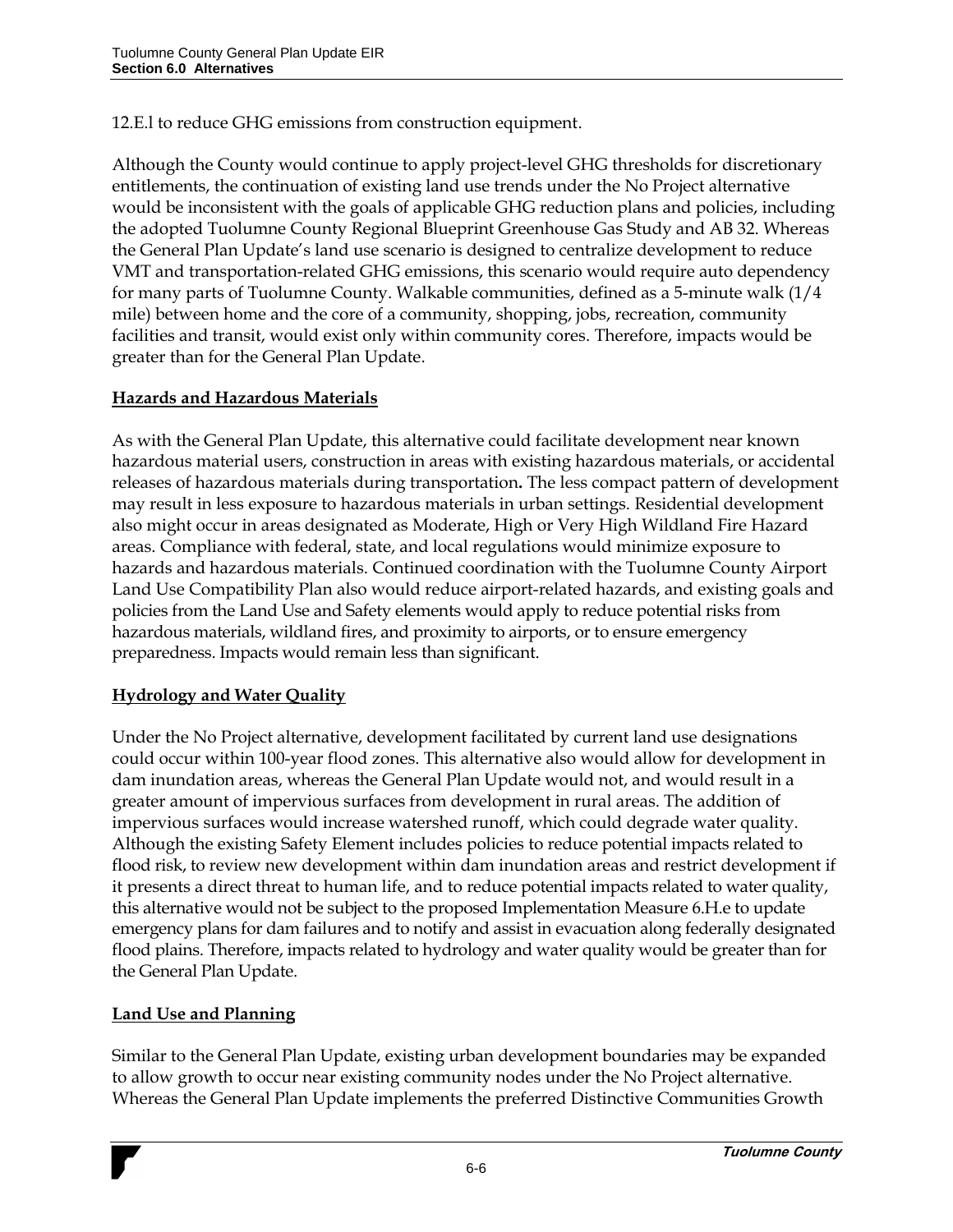Scenario of the Tuolumne Tomorrow Regional Blueprint by planning for development within well-defined, cohesive, and compact communities, the No Project alternative would allow a more dispersed pattern of development. This land use pattern would result in greater demands on public services, above average public service costs and greater degradation of valuable resources. Therefore, the No Project alternative would have greater impacts related to inconsistency with the Tuolumne Tomorrow Regional Blueprint.

The less compact land use pattern under the No Project alternative would not lead to development that physically divides established communities. Potential impacts would remain less than significant.

## **Noise**

Similar to the General Plan Update, the No Project alternative would facilitate development that exposes existing sensitive receptors to noise and vibration from new construction. New and existing noise-sensitive land uses also would be exposed to traffic noise, aircraft-related noise, and noise generated from operational stationary noise sources; in comparison with the General Plan Update, the less compact land use pattern in this alternative would place fewer new sensitive receptors in urban environments with higher traffic noise levels. The existing General Plan includes policies to reduce noise exposure by enforcing the County's noise standards, considering noise impacts from new projects on sensitive land uses, identifying potential noise conflicts early in the review process for proposed developments, and ensuring land use compatibility. This alternative would be subject to existing standards in Figure 5.3 of the County's Noise Element that require new development within Noise Impact Areas identified in the Tuolumne County Airport Land Use Compatibility Plan to be located and designed to minimize aircraft-related noise exposure. In addition, proposed mitigation measures include policies to address construction noise and vibration impacts and to buffer new sensitive uses from railroad tracks would not apply to this alternative. Without application of these proposed policies and mitigation measures, the No Project alternative would have greater impacts related to aircraft noise, construction noise and vibration, and railroad noise.

## **Population and Housing**

Both the General Plan Update and the No Project alternative could temporarily displace residents if redevelopment of existing residential structures occurs. Mitigation would be needed to reduce potential impacts from displacement of residents. Due to its compact development pattern within existing developed areas, potential impacts would be greater for the General Plan Update. Overall growth would remain consistent with the population growth projection adopted by the Tuolumne County Transportation Council for the year 2040. Impacts would remain less than significant.

## **Public Services**

Similar to the General Plan Update, development facilitated under current land use designations would increase demand for fire protection and law enforcement services. However, review of subsequent development by the Fire Department pursuant to existing County development review practices, the required provision of emergency access and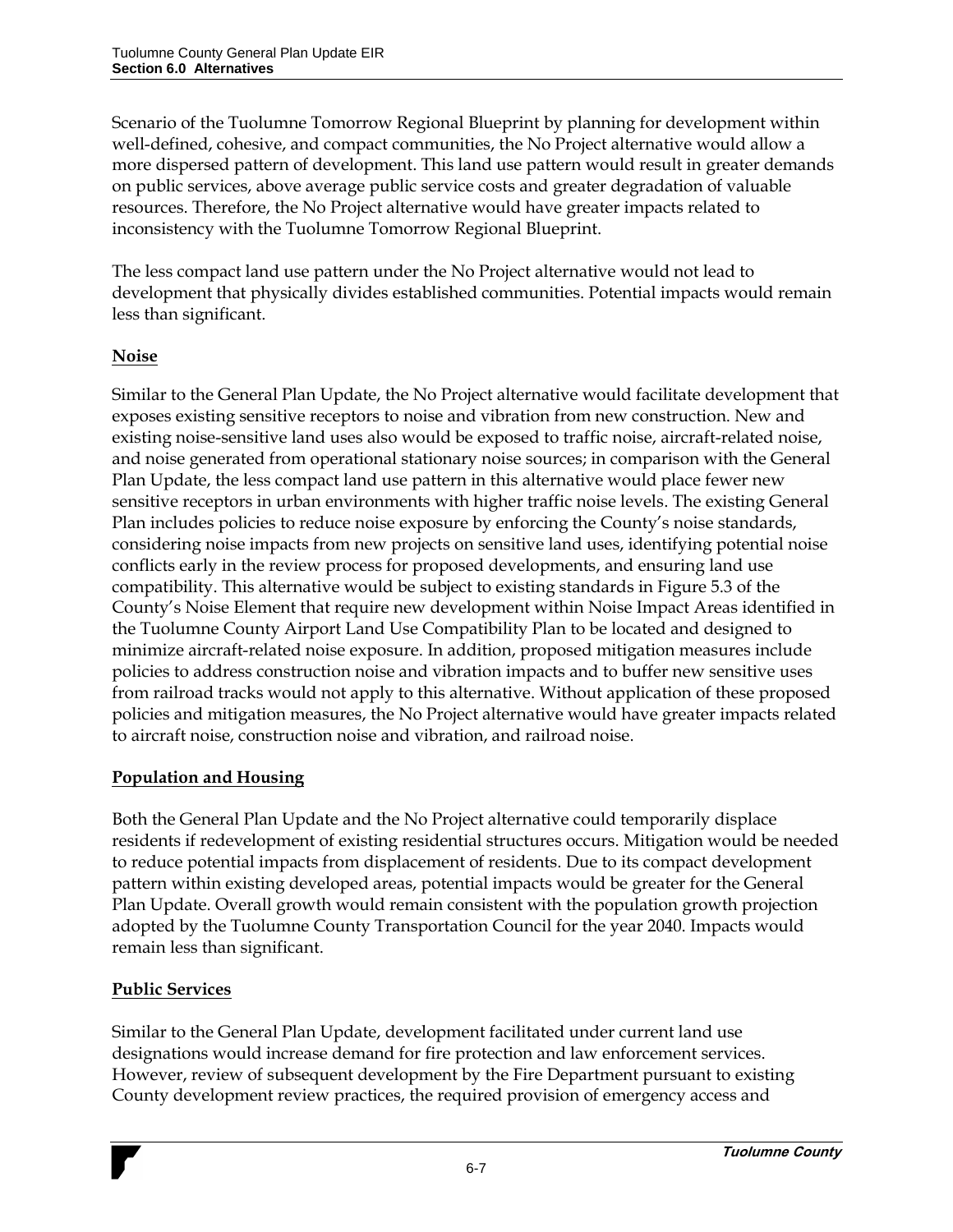payment of impact mitigation fees would reduce impacts related to fire protection to less than significant, and new development would not result in the need to construct new law enforcement facilities. In addition, the payment of State-mandated school impact fees would fully mitigate impacts related to school facilities. These impacts would remain less than significant.

## **Recreation**

The No Project alternative would facilitate a similar amount of development to the General Plan Update, exacerbating an existing shortage in County-owned recreational facilities. The supply of recreational facilities would not meet the County's goal of 30 acres per 1,000 residents. Because the County could not ensure the provision of adequate facilities to meet this goal as part of new development and new communities, impacts on existing facilities would remain significant and unavoidable.

Similar to the General Plan Update, the No Project alternative would support the creation of a regional park in East Sonora and recreational facilities to serve the Jamestown community. The implementation of these parks and recreation facilities and others associated with new residential developments could result in environmental impacts related to traffic, noise, and aesthetics on surrounding uses. From a programmatic perspective relative to the General Plan, this would remain a less than significant impact.

#### **Transportation and Circulation**

Because the No Project alternative would allow a similar amount of residential, commercial, and industrial development to the General Plan Update, this development would generate a similar amount of vehicular trips. Trip generation and trip length would be slightly greater because of a scattered land use pattern that promotes dependency on automobiles. Similar to the General Plan Update, the increase in vehicle trips would cause deficiencies in traffic flow at roadway segments and intersections. Mitigation would be needed to improve flow on two roadway segments and four intersections with a LOS of "D" or worse. Without guaranteed implementation of mitigation measures TC-1(a-c) and TC-2(a-d), impacts would remain significant and unavoidable.

The auto-dependent land use pattern would maintain design hazards for pedestrian and bicyclists in the County. As proposed, new goals and policies to increase pedestrian and bicyclist safety and walkability would not apply to the No Project alternative, impacts from design hazards would be greater. The scattered pattern of development under this alternative also would place increased demands on public transit and alternative transportation infrastructure.

As with the General Plan Update, development facilitated by current land use designations would be subject to applicable County standards and fire code standards, which require emergency access provisions. Compliance with existing requirements would ensure that adequate emergency access would be provided for by all new development. Impacts would remain less than significant.

Overall, vehicles miles traveled (VMT) within the Tuolumne County region would increase as a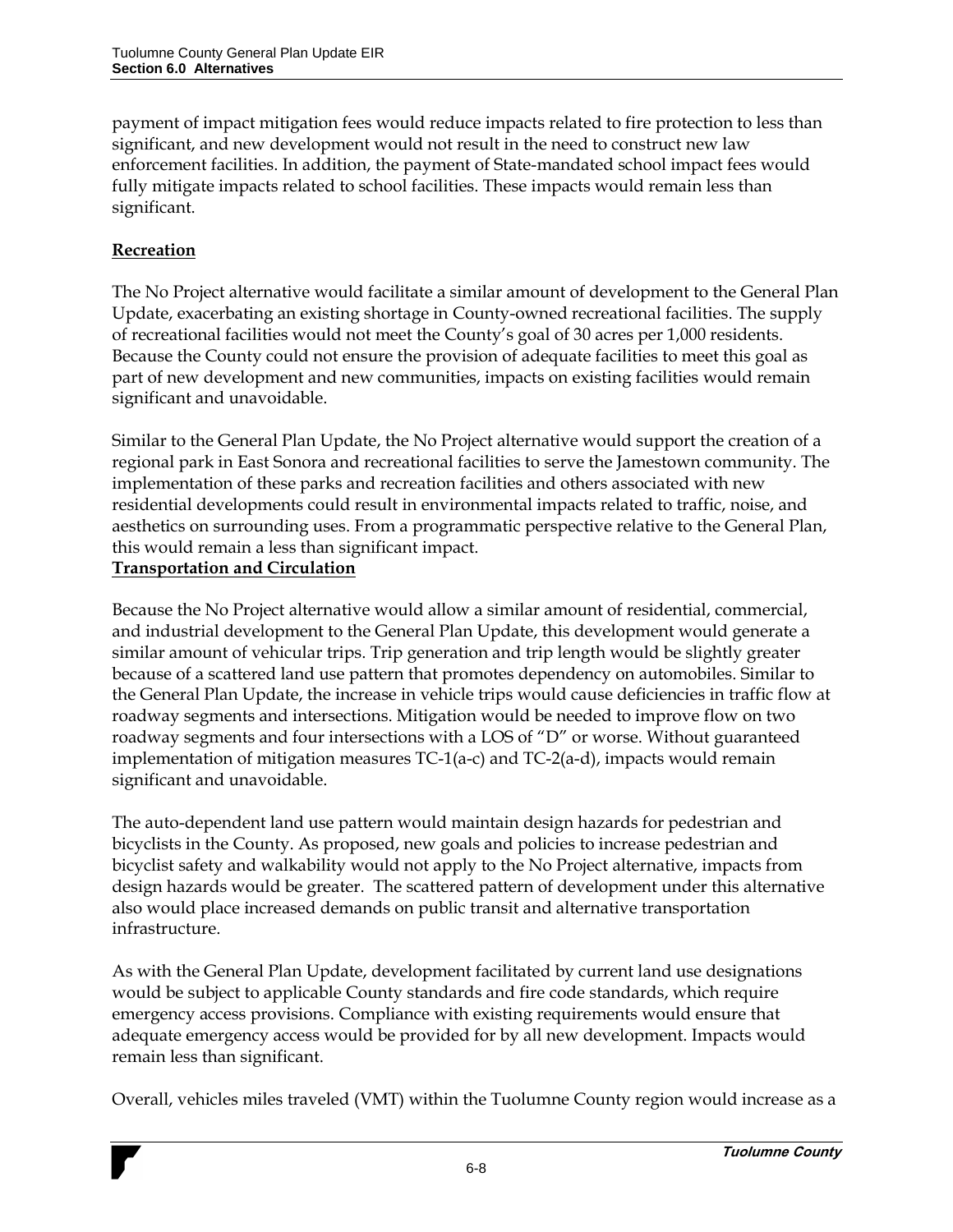result of regional population growth. However, as discussed in Section 4.15, *Transportation and Circulation*, overall VMT would be greater under the No Project alternative (approximately 2,188,733 VMT) compared to the proposed General Plan Update (approximately 2,170,502 VMT) in the year 2040. The higher VMT under this alternative is primarily because land use changes that are included as part of the General Plan Update which are intended to reduce VMT would not occur under this alternative. Therefore, for VMT, the No Project alternative would result in greater impacts in comparison to the proposed General Plan Update.

## **Utilities and Service Systems**

The No Project alternative would allow for a similar amount of development to the General Plan Update resulting in similar water demand and wastewater and solid waste generation. Therefore, impacts related to utilities and service systems would remain the same. Water, wastewater, and solid waste providers are projected to have enough capacity to serve new development. In addition, the County's existing Water Quality Plan and policies and implementation programs in the existing General Plan would reduce potential impacts related to storm drainage facilities. Therefore, these impacts would remain less than significant.

## **6.1.3 Achievement of Project Objectives**

This alternative would meet the overall objectives of accommodating projected growth while defining where and how development would occur and balancing development with conservation of the County's natural and cultural resources. However, the No Project alternative would not meet the objective that "each community contains a well defined, cohesive, and compact community built around an appropriately-scaled urban core and community gathering places." Scattered development at the fringe of urban communities and in rural areas would reduce the distinctiveness of existing communities.

# **6.2 ALTERNATIVE 2: PUBLIC SERVICES**

# **6.2.1 Description**

The Public Services alternative would allocate new development at higher densities in locations closer to multiple public services, such as major transportation corridors, transit lines, public water and sewer, and parks. This scenario would focus growth based on the general availability of public infrastructure and services, without necessarily distinguishing communities as rural or urban. Development would continue to grow within defined communities; however, in contrast to the Distinctive Communities Growth Scenario that guides the proposed General Plan Update, development also would radiate outward along a select number of arterials, major collectors, and transit corridors where public water and sewer exist. This radial development would create linear communities containing a mix of multi-family housing, townhouses, neighborhood commercial, and traditional neighborhoods. This scenario would result in some dependency on automobiles for residents residing beyond transit corridors and community cores. The amount of Mixed-Use land uses would increase by placing these uses in close proximity to transit stations and community cores, thereby increasing walkability in these areas. The proposed policies and implementation programs in the General Plan Update would still apply to this alternative, with the exception of ones that are narrowly tailored to the proposed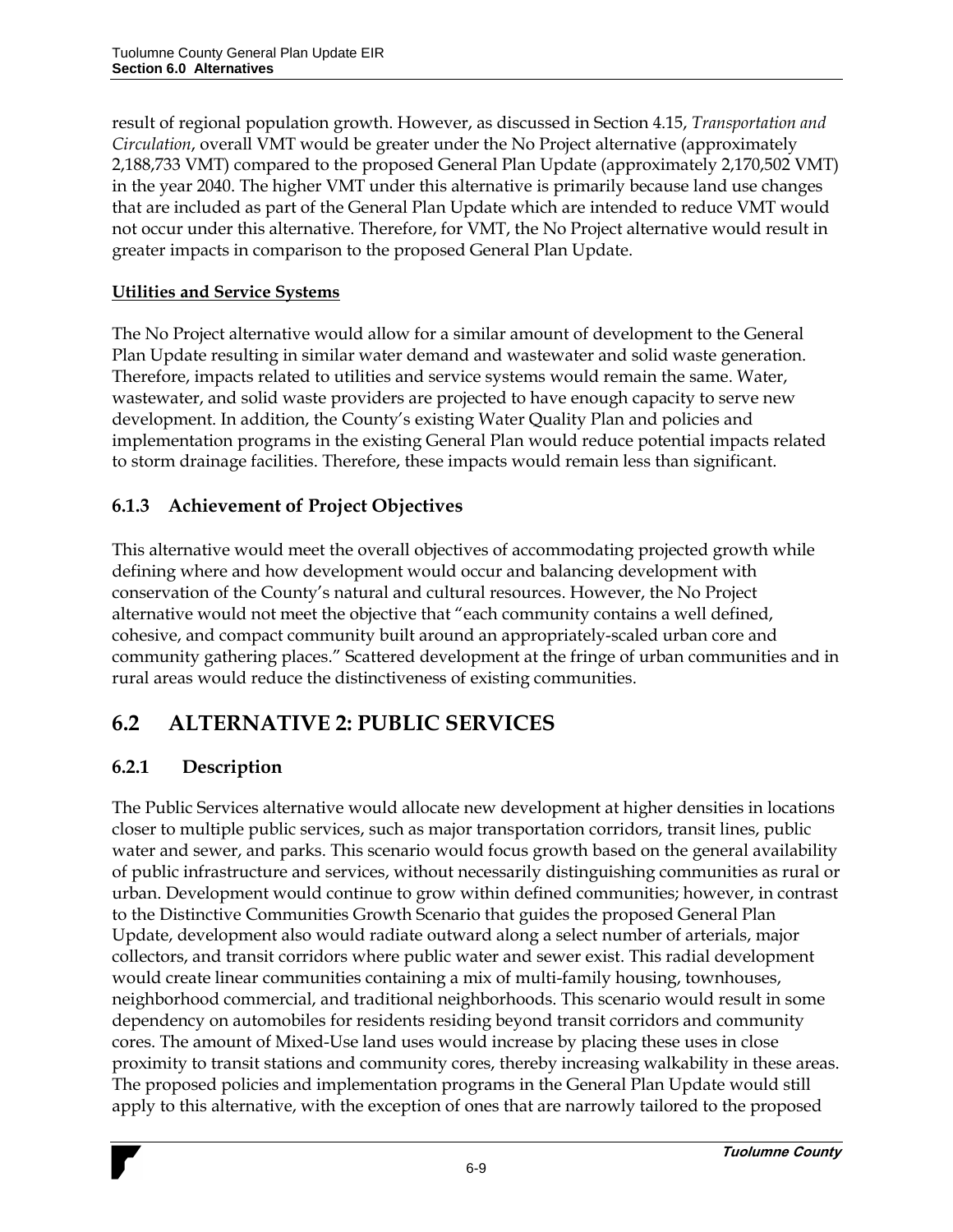Distinctive Communities Growth Scenario.

## **6.2.2 Impact Analysis**

#### **Aesthetics**

Whereas the General Plan Update would minimize impacts to scenic vistas from locally designated scenic routes by channeling development to existing urban communities, the Public Services alternative would allow urban development to radiate outward along a select number of arterials, major collectors, and transit corridors where public water and sewer exist. This new development along corridors could adversely affect existing scenic vistas of rural landscapes from portions of SR 49 and 108 that are locally designated scenic corridors. Implementation of policies in the General Plan Update would incrementally reduce effects on scenic vistas. However, the urbanization of scenic corridors with a mix of multi-family housing, townhouses, neighborhood commercial, and traditional neighborhoods along SR 49 and 108 would have an unavoidably adverse effect on scenic vistas. Therefore, impacts associated with this alternative would increase from a less than significant to a significant and unavoidable level.

This alternative also would increase the geographic extent of changes to the County's predominantly rural character, by allowing urban development to occur along transportation corridors outside the boundaries of urban communities. Proposed policies to discourage strip development along the County's arterials and to encourage cluster development that protects open space areas, which would minimize changes to rural visual character, would not apply to this alternative. While existing policies would protect the visual character of communities with historic buildings, they would not reduce the adverse effects of development on the visual character of rural areas. Therefore, impacts would increase from less than significant to significant and unavoidable.

As with the proposed General Plan Update, this alternative would facilitate development that would introduce new sources of light and glare, which would increase overall ambient nighttime light and daytime glare from building materials. Urban development along transportation corridors would incrementally increase the intrusion of new sources of light and glare into rural areas. However, impacts would remain significant but mitigable by implementing Mitigation Measure AES-3 (to preserve the existing nighttime environment by limiting the illumination of areas surrounding new development).

#### **Agricultural Resources**

Impacts to Important Farmland and Williamson Act land would be incrementally greater than those of the General Plan Update because the area of potential disturbance would expand to include agricultural land along transportation corridors. These impacts would remain significant and unavoidable.

As with the General Plan Update, existing timberland would remain in timber production under this alternative. Impacts to timberland would remain less than significant. This alternative also would alter the present land use pattern in portions of the County; however, potential land use conflicts would be reduced through the separation of potentially conflicting land uses, proposed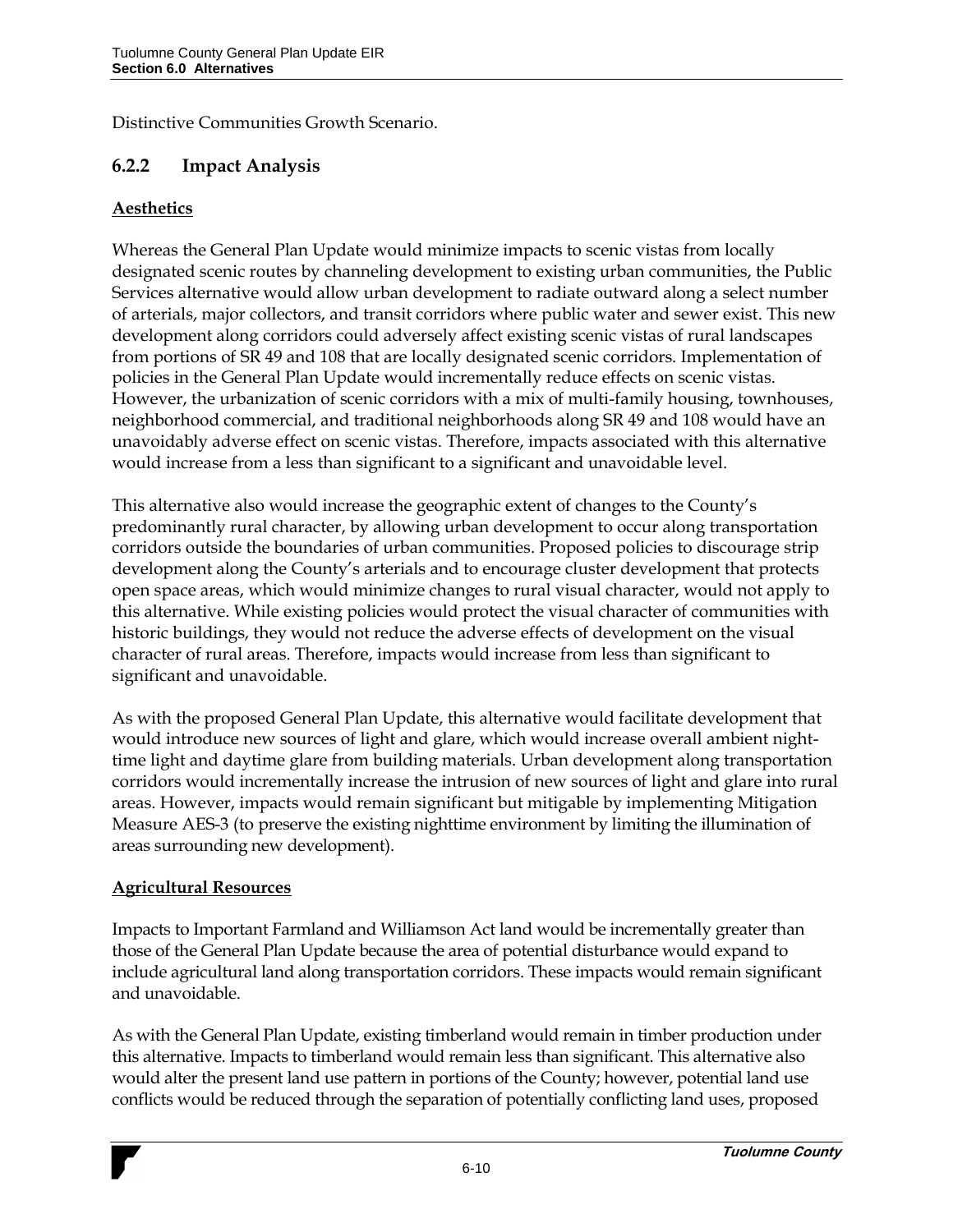policies, and application of the County's Right to Farm Ordinance. Impacts would remain less than significant.

## **Air Quality**

Construction activities associated with future development under the Public Services alternative would have the potential to result in temporary adverse impacts on air quality in Tuolumne County. However, with implementation of policies and actions in Mitigation Measure AQ-1 to control emissions during construction of individual projects, impacts would remain significant but mitigable.

This alternative would allow less centralized development, which would result in some dependency on automobiles for residents residing beyond transit corridors and community cores and a greater amount of VMT in the County. However, because this alternative would increase density within communities, it would not substantially increase overall VMT or emissions relative to buildout under the General Plan Update. Impacts would remain less than significant.

This alternative would allow for siting of new sensitive receptors within close proximity to local roadways and other potential sources of toxic air pollutants. With implementation of Mitigation Measure AQ-2 to reduce the exposure of new sensitive receptors to toxic air pollutants, impacts would remain less than significant.

### **Biological Resources**

Implementation of this alternative would result in greater impacts to biological resources as more ground disturbance would occur for development in rural areas along transportation corridors. This would result in incrementally greater impacts to special status plants, animals, riparian areas and other sensitive habitat, wetlands, and/or migratory wildlife corridors outside developed urban areas than anticipated under buildout of the General Plan Update. As discussed in Section 4.4, *Biological Resources*, there are 177 special-status species known to occur or with potential to occur within Tuolumne County. Thirty one of these species (21 animal species and 10 plant species) are given high levels of protection by the federal government through listing under FESA and/or by the State government through listing under CESA or Fully Protected. Similar to the General Plan Update, proposed policies would minimize impacts on special-status species and wetlands to a less than significant level. With implementation of mitigation measures BIO-2(a-b) and BIO-4(a-b), impacts on sensitive habitats and wildlife movement would remain less than significant.

#### **Cultural Resources**

This alternative would have incrementally greater impacts on cultural resources because it would facilitate ground-disturbing development in a greater area of Tuolumne County. As with the General Plan Update, proposed policies would protect historic and archaeological resources on a case-by-case basis, and adherence to State regulations would preserve human remains unearthed during construction. However, paleontological resources would require additional protections to proposed policies, and Mitigation Measure CR-1 would be required. Impacts on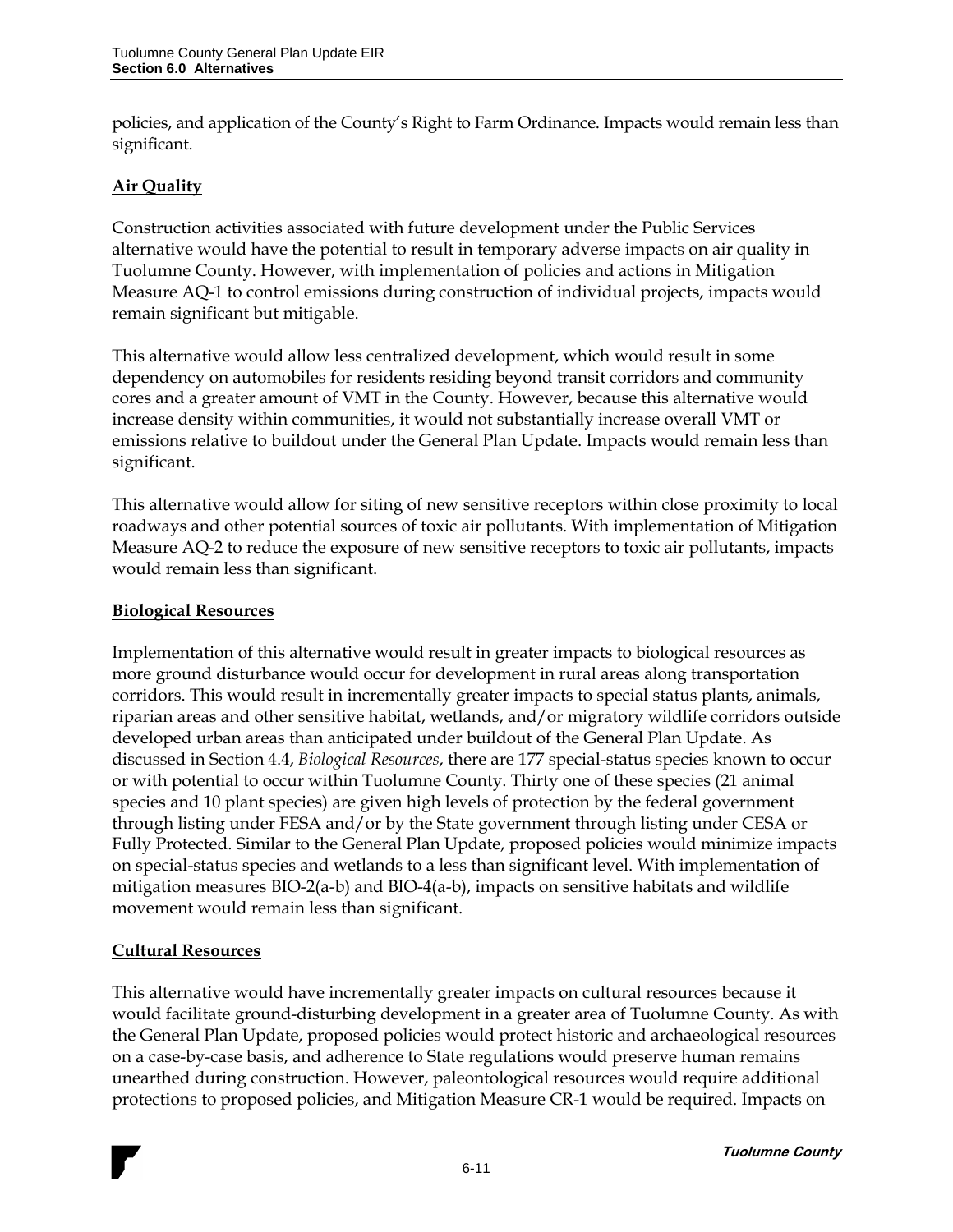cultural resources would remain significant but mitigable.

## **Geology**

Similar to the General Plan Update, the Public Services alternative would allow development that may be subject to fault rupture, ground-shaking, liquefaction, landslides, and soil erosion from grading on unstable slopes. Adherence to required building codes during construction would reduce these geologic and soil-related impacts. Proposed policies to limit development in seismically hazardous areas; to require engineering studies prior to urban development in landslide or unstable slope areas; to establish a program for geologic, seismic, and geotechnical engineering reports required for proposed developments; and to maintain erosion control measures for all grading would further minimize impacts related to geology and soils. Impacts would remain less than significant.

#### **Global Climate Change**

Relative to the General Plan Update, the Public Services alternative would result in a similar amount of construction-related GHG emissions. As with the General Plan Update, compliance with Implementation Program 12.E.l to reduce GHG emissions from construction equipment would result in less than significant impacts.

Although the County would continue to apply project-level GHG thresholds for discretionary entitlements, the land use scenario under the Public Services alternative would be inconsistent with the goals of applicable GHG reduction plans and policies, including the adopted Tuolumne County Regional Blueprint Greenhouse Gas Study and AB 32. Whereas the General Plan Update's land use scenario is designed to centralize development in communities, this alternative would allow urban development in transportation corridors outside of communities. Impacts related to consistency with applicable GHG reduction plans and policies would be greater.

## **Hazards and Hazardous Materials**

Impacts relating to hazards would be similar to those of the proposed General Plan Update. As with the General Plan Update, this alternative could facilitate development near known hazardous material users, construction in areas with existing hazardous materials, or accidental releases of hazardous materials during transportation**.** Residential development also might occur in areas designated as Moderate, High or Very High Wildland Fire Hazard areas. However, impacts would remain less than significant given compliance with federal, state, and local regulations, and with General Plan policies. Similar to the General Plan Update, careful land use planning in accordance with proposed General Plan policies and continued coordination with the Tuolumne County Airport Land Use Compatibility Plan would reduce airport-related hazards to a less than significant level, and development would have no impact on adopted emergency response or evacuation plans.

#### **Hydrology and Water Quality**

Development facilitated by the Public Services alternative within urban communities and along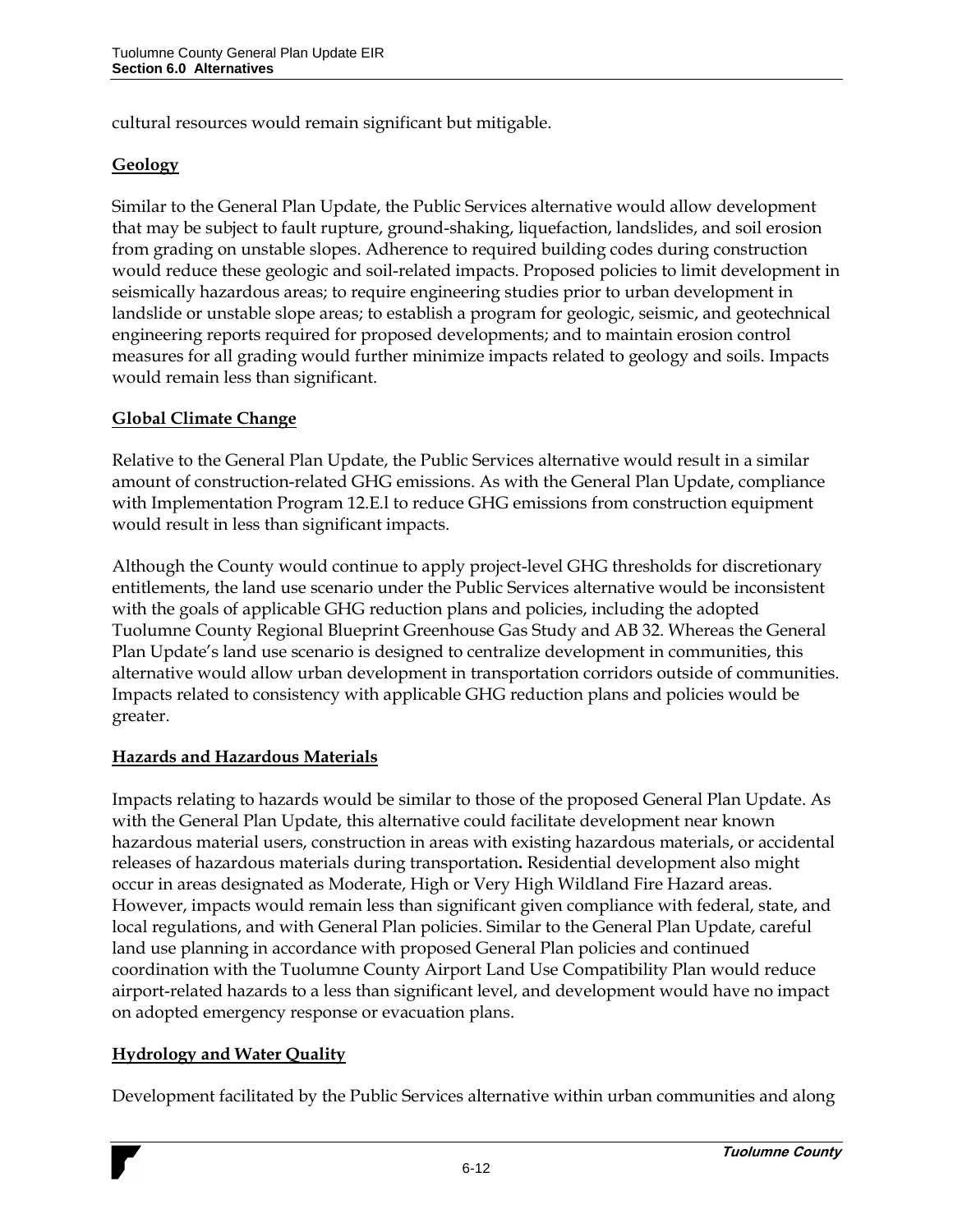transportation corridors might occur within 100-year flood zones. Similar to the General Plan Update, policies for protection of riparian corridors would prevent development in these floodprone areas. Furthermore, any development within a 100-year flood zone would be subject to the County's policies as set forth in the proposed General Plan Safety Element and the community plans, which would ensure that people or property are not subject to flood risks. Impacts would remain less than significant.

Whereas the General Plan Update would not facilitate development in dam inundation areas, this alternative would allow for urban development in a potential dam inundation area shown in Figure 4.9-1 along the SR 49 corridor, near Lake Don Pedro and the Moccasin Reservoir. However, the vulnerability assessment for dam failure in the 2004 Tuolumne County Multi-Jurisdictional Hazard Mitigation Plan (HMP) concluded that the extent of damage from any dam failure would not be great due to the small areas possibly inundated, and the assumption that such an event is unlikely to happen. With implementation of General Plan policies and implementation programs to protect structures from dam failure, impacts would remain less than significant.

Because the Public Services alternative would result in incrementally more development than would the General Plan Update and more dispersed development outside of existing communities, it would lead to a greater amount of impervious surfaces within the County. The addition of impervious surfaces would increase watershed runoff, which could degrade water quality. However, similar to the General Plan Update, impacts would remain less than significant given compliance with existing regulations and implementation of proposed policies.

## **Land Use and Planning**

Similar to the General Plan Update, existing urban development boundaries may be expanded to allow growth to occur near existing community nodes under the Public Services alternative.

Whereas the General Plan Update implements the preferred Distinctive Communities Growth Scenario of the Tuolumne Tomorrow Regional Blueprint by planning for development within well-defined, cohesive, and compact communities, this alternative would allow for linear development along major transportation corridors. By converting open space buffers between communities to urban development, the Public Services alternative would reduce the distinctiveness of communities. Therefore, the Public Services alternative would have greater impacts related to inconsistency with the Tuolumne Tomorrow Regional Blueprint.

This alternative also would facilitate and organize growth in an orderly manner around existing communities and major transportation corridors, where development would not physically divide established communities. Therefore, impacts would remain less than significant.

## **Noise**

The Public Services alternative would have similar impacts to the General Plan Update from construction and operational noise. Existing sensitive receptors would be subject to noise and vibration from new construction, and new and existing noise-sensitive land uses would be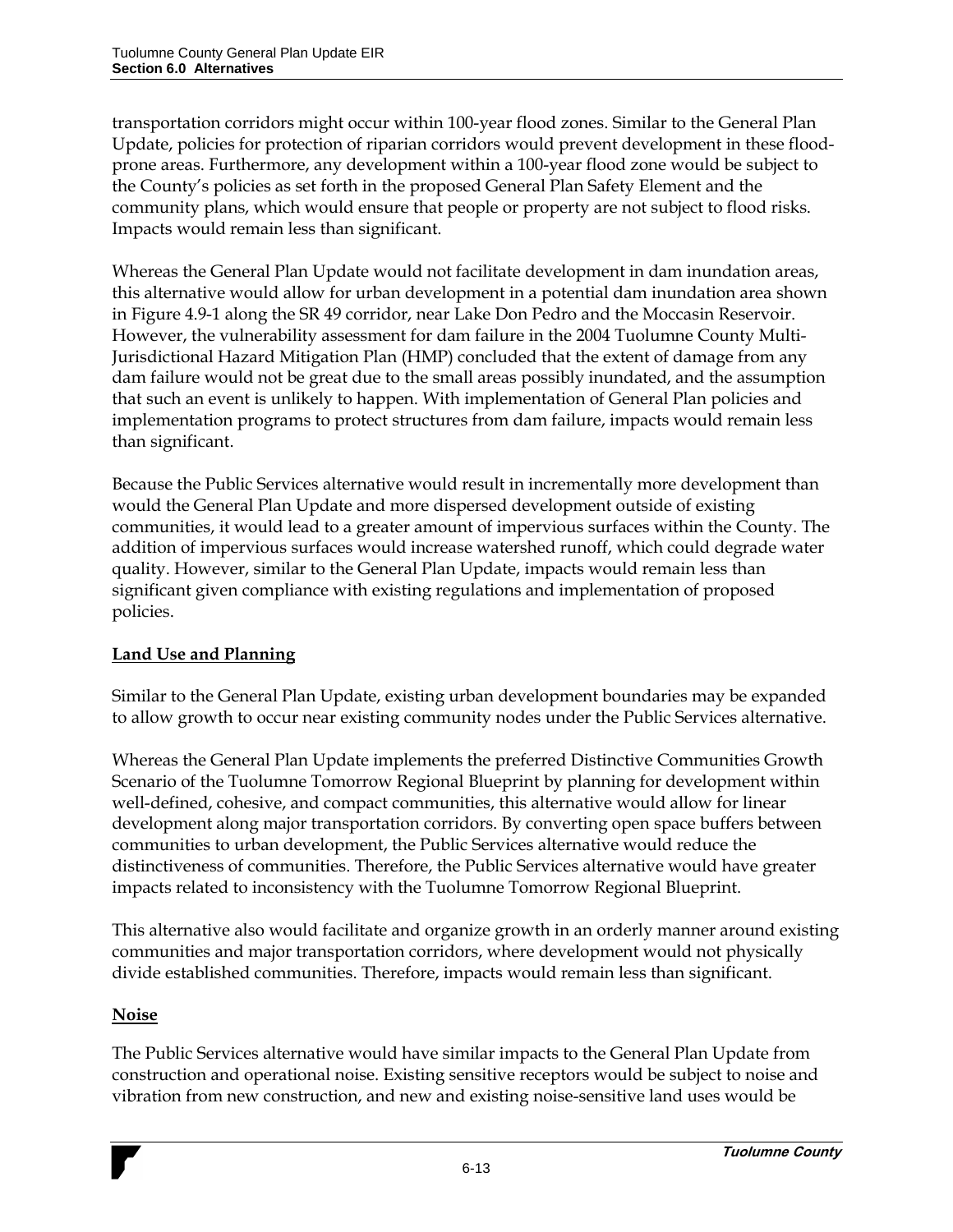exposed to transportation noise. However, proposed policies would reduce noise exposure to acceptable levels. These impacts would remain less than significant.

Similar to the General Plan Update, this alternative would facilitate development that could be exposed to noise generated from operational stationary noise sources and aircraft. However, proposed policies to enforce noise standards for new development would reduce noise exposure to acceptable levels. These impacts would remain less than significant. Impacts from exposure to railroad noise and vibration would remain significant but mitigable with implementation of Mitigation Measure N-2 to buffer new sensitive uses from railroad tracks.

## **Population and Housing**

Both the General Plan Update and the Public Services alternative could temporarily displace residents if redevelopment of existing residential structures occurs. Impacts from displacement would remain significant but mitigable with implementation of recommended policies and programs in Mitigation Measure PH-1. Impacts would be incrementally greater but would remain less than significant.

## **Public Services**

Similar to the General Plan Update, development facilitated by the Public Services alternative would increase demand for fire protection and law enforcement services. However, review of subsequent development by the Fire Department pursuant to existing County development review practices, the required provision of emergency access and payment of impact mitigation fees would reduce impacts related to fire protection to less than significant, and new development would not result in the need to construct new law enforcement facilities. In addition, the payment of State-mandated school impact fees would fully mitigate impacts related to school facilities. These impacts would remain less than significant.

## **Recreation**

The Public Services alternative would facilitate incrementally more development than the General Plan Update, further exacerbating an existing shortage in County-owned recreational facilities. Although it would allocate new development at higher densities near parks, the County could not ensure an adequate supply of recreational facilities from new development and new communities to meet its goal of 30 acres per 1,000 residents. Impacts on existing recreational facilities would remain significant and unavoidable.

Similar to the General Plan Update, this alternative would support the creation of a regional park in East Sonora and recreational facilities to serve the Jamestown community. The implementation of these parks and recreational facilities and others associated with new residential developments could result in environmental impacts related to traffic, noise, and aesthetics on surrounding uses. From a programmatic perspective relative to the General Plan Update, this would remain a less than significant impact.

## **Transportation and Circulation**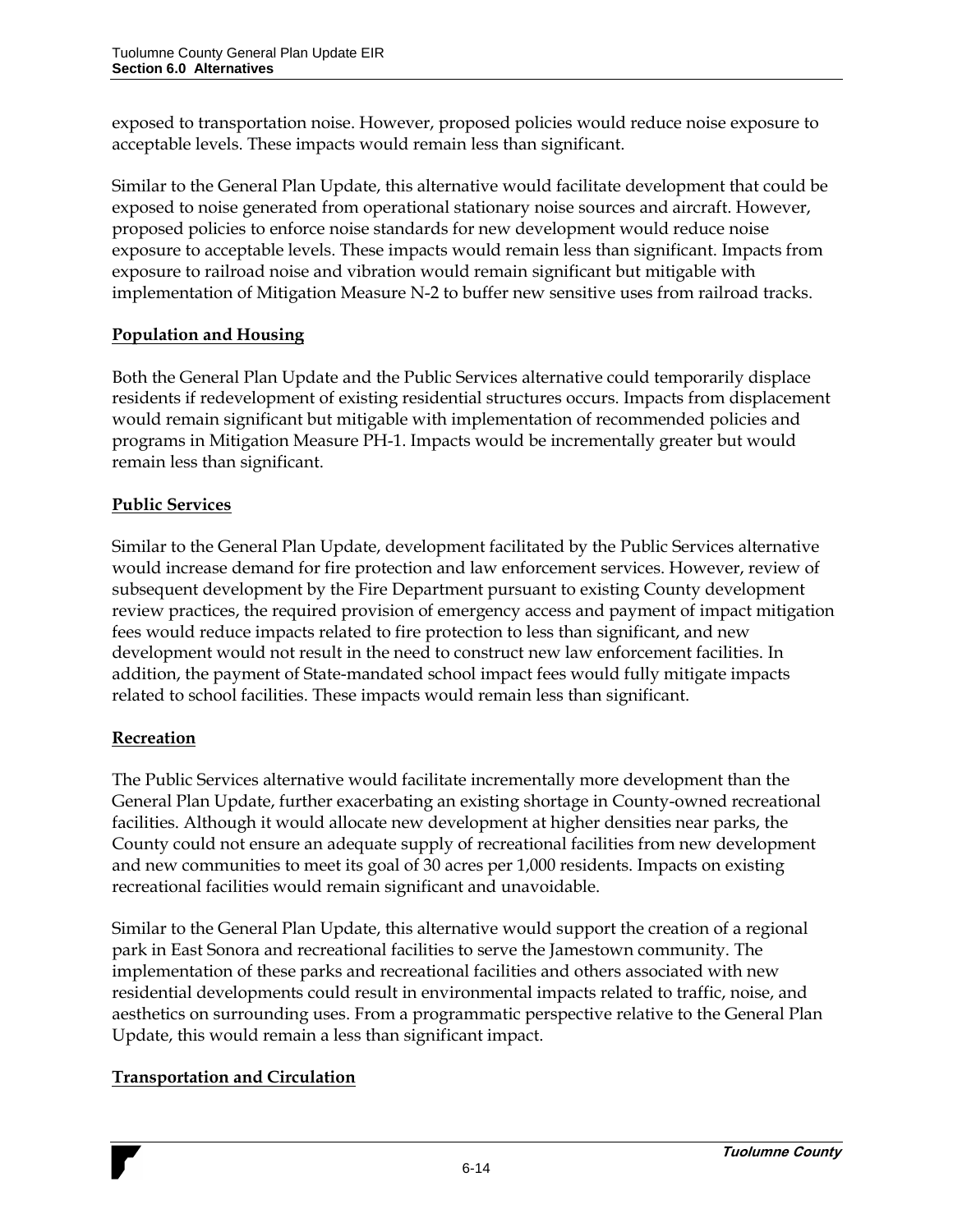Because the Public Services alternative would facilitate a similar amount of residential, commercial, and industrial development to the General Plan Update, this alternative would generate a similar amount of vehicular trips. Similar to the General Plan Update, the increase in vehicle trips would cause deficiencies in traffic flow at roadway segments and intersections. Although implementation of mitigation measures TC-1(a-b) and TC-2(a-d) would reduce traffic impacts on roadway segments and at intersections, impacts would remain significant and unavoidable because implementation of these measures may not be feasible.

Similar to the General Plan Update, implementation of proposed policies relating to traffic calming and improving walkability and bikeability would reduce potential impacts from design hazards to a less than significant level. Buildout of this alternative also would not substantially increase the use of available public transit resources and would not have a significant impact on existing or planned pedestrian and bicycle infrastructure. As with the General Plan Update, development facilitated by this alternative would be subject to applicable County standards and fire department standards, which require emergency access provisions. Compliance with existing requirements would ensure that adequate emergency access would be provided for by all new development. Impacts would remain less than significant.

Overall, vehicles miles traveled (VMT) within the Tuolumne County region would increase as a result of regional population growth. However, overall VMT would be greater under the Public Services alternative (approximately 2,193,926 VMT1) compared to the proposed General Plan Update (approximately 2,170,502 VMT) in the year 2040. Therefore, for VMT, the Public Services alternative would result in greater impacts in comparison to the proposed General Plan Update.

## **Utilities and Service Systems**

The Public Services alternative would allocate new development at higher densities in locations closer to public water infrastructure in communities and along major transportation corridors. This alternative would allow for a similar amount of development to the General Plan Update resulting in similar water demand and wastewater and solid waste generation. Therefore, impacts related to utilities and service systems would remain the same. Water, wastewater, and solid waste providers are projected to have enough capacity to serve new development. In addition, the County's existing Water Quality Plan and policies and implementation programs in the existing General Plan would reduce potential impacts related to storm drainage facilities. Therefore, these impacts would remain less than significant.

# **6.2.3 Achievement of Project Objectives**

This alternative would meet the overall objectives of accommodating projected growth while defining where and how development would occur and balancing development with conservation of the County's natural and cultural resources. However, the Public Services alternative would not meet the objective that "each community contains a well defined, cohesive, and compact community built around an appropriately-scaled urban core and community gathering places." Although development would continue to grow within defined

l 1 *Tuolumne County GP and RTP Update Traffic Study, Wood Rogers (September 2015). See Appendix C for full Traffic Study.*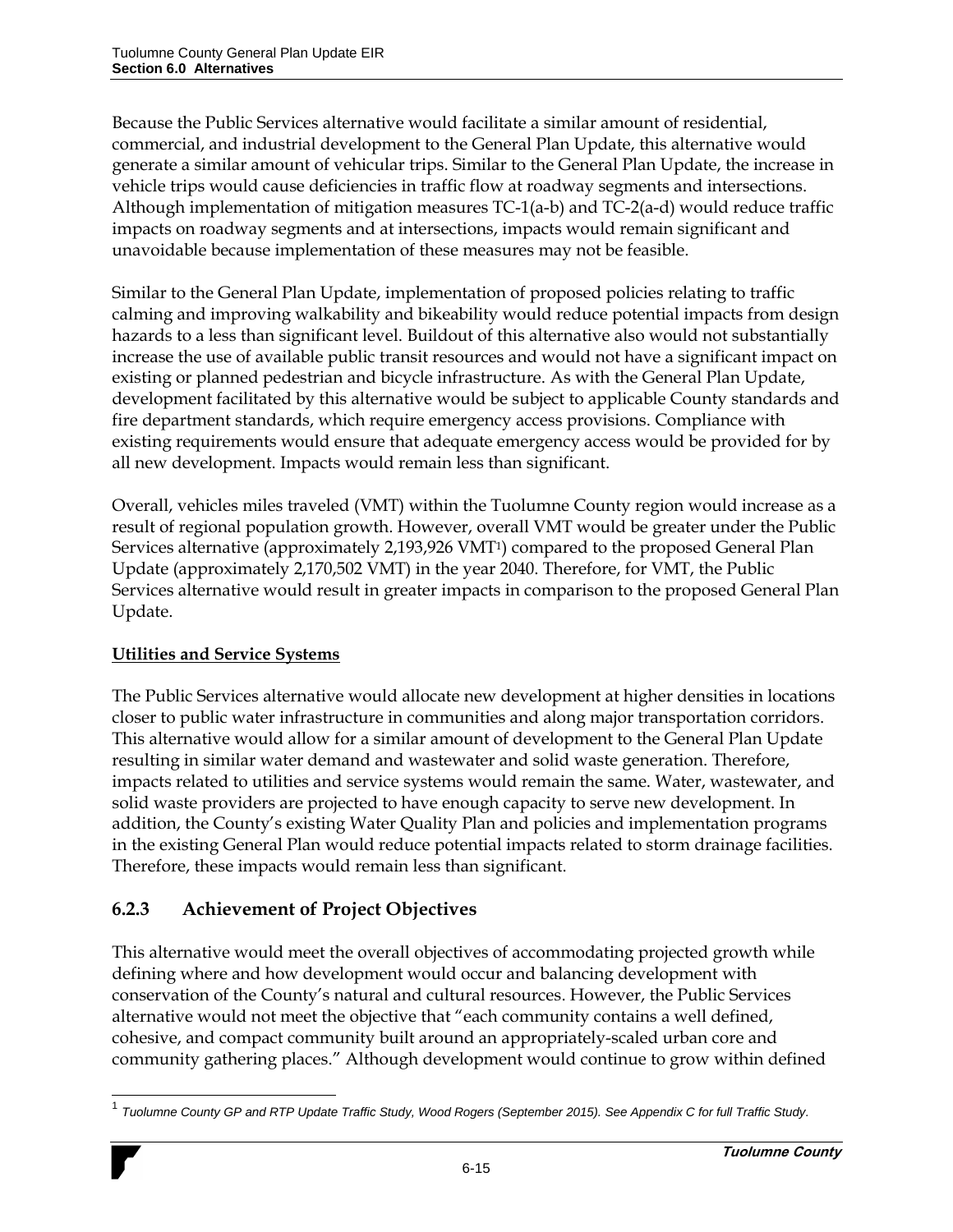communities, the Public Services alternative also would allow linear corridors of development along major transportation routes. Urban development along transportation routes between communities would reduce the distinctiveness of these communities.

# **6.3 ALTERNATIVE 3: RECENT TRENDS, PROPOSED**

# **6.3.1 Description**

This alternative represents an intermediate land-use scenario with a density in-between the conditions in the year 2010 (prior to the adoption of the Tuolumne Tomorrow Regional Blueprint and the adoption of the Distinctive Communities Growth Scenario) and the Distinctive Communities scenario. This scenario would generally continue the existing pattern of development, in which Low Density Residential is the primary type of residential development. This scenario would require auto dependency for many parts of Tuolumne County, because walkable communities, defined as a 5-minute walk (1/4 mile) between home and the core of a community, shopping, jobs, recreation, community facilities and transit, would exist only within community cores. But this alternative would promote more density near existing communities, somewhat similar to the proposed General Plan Update, but not to the same level as the General Plan Update. Thus while this alternative would have some similar goals and policies for land use as the proposed General Plan Update, it would also maintain some of the existing development trends similar to conditions prior to the year 2010 (when the Tuolumne Tomorrow Regional Blueprint was adopted). The proposed policies and implementation programs in the General Plan Update would still apply to this alternative, with the exception of ones that are narrowly tailored to the proposed Distinctive Communities Growth Scenario.

## **6.3.2 Impact Analysis**

## **Aesthetics**

Whereas the General Plan Update would minimize impacts to scenic vistas from locally designated scenic routes by channeling development to existing urban communities, the Recent Trends, Proposed alternative would allow continued single-family residential development outside of existing communities. New residential development in rural areas could adversely affect existing scenic vistas of agricultural and natural landscapes from portions of SR 49 and 108 that are locally designated scenic corridors. Implementation of policies in the General Plan Update would incrementally reduce effects on scenic vistas. However, potential development along SR 49 and 108 would have an unavoidably adverse effect on scenic vistas. Therefore, impacts associated with this alternative would increase from a less than significant to a significant and unavoidable level.

This alternative also would increase the geographic extent of changes to the County's predominantly rural character, by promoting a greater degree of dispersed residential development to occur outside the boundaries of urban communities. Proposed policies to discourage strip development along the County's arterials and to encourage cluster development that protects open space areas would minimize changes to rural visual character. In addition, policies would protect the visual character of communities with historic buildings.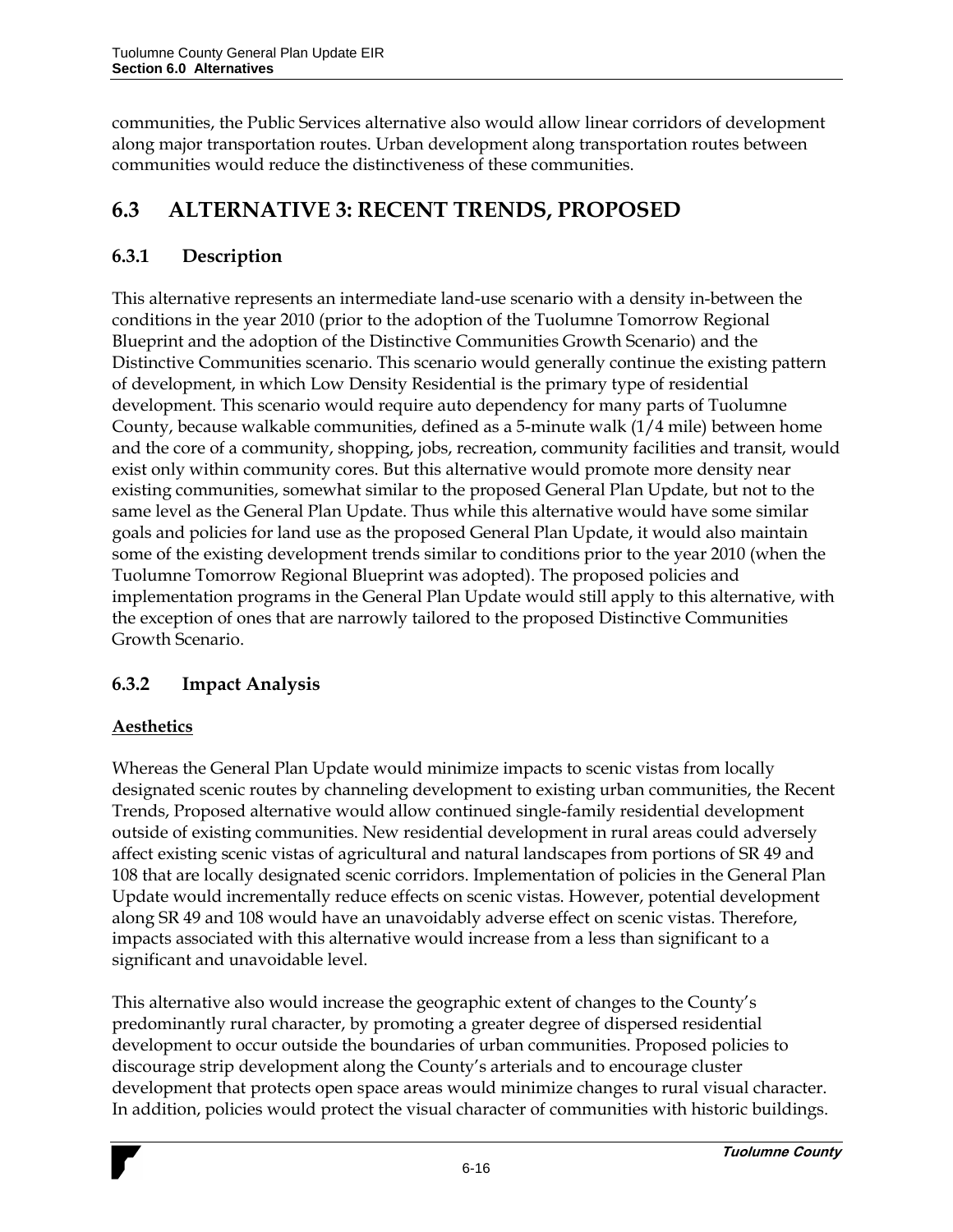These policies, however, would not fully reduce the adverse effects of development on the visual character of rural areas. Therefore, impacts would increase from less than significant to significant and unavoidable.

As with the proposed General Plan Update, this alternative would facilitate development that would introduce new sources of light and glare, which would increase overall ambient nighttime light and daytime glare from building materials. Development outside of urban communities would incrementally increase the intrusion of new sources of light and glare into rural areas. However, impacts would remain significant but mitigable by implementing Mitigation Measure AES-3 (to preserve the existing nighttime environment by limiting the illumination of areas surrounding new development).

## **Agricultural Resources**

Because this alternative would retain existing land use designations and would generally continue the existing pattern of more dispersed development, the area of potential disturbance would expand to include agricultural land outside of communities. Impacts to Important Farmland and Williamson Act land would be incrementally greater than those of the General Plan Update and would remain significant and unavoidable.

As with the General Plan Update, existing timberland would remain in timber production under this alternative. Impacts to timberland would remain less than significant. This alternative also would alter the present land use pattern in portions of the County, but land use conflicts between urban and agricultural uses would be reduced through the separation of potentially conflicting land uses, proposed policies, and application of the County's Right to Farm Ordinance. Impacts would remain less than significant.

## **Air Quality**

Construction activities associated with future development under the Recent Trends, Proposed alternative would have the potential to result in temporary adverse impacts on air quality in Tuolumne County. However, with implementation of policies and actions in Mitigation Measure AQ-1 to control emissions during construction of individual projects, impacts would remain significant but mitigable.

In comparison to the General Plan Update, long-term operational emissions would be similar under this alternative. However, relative to future "no project" conditions, this alternative would increase density within community cores, reducing VMT and associated emissions from vehicular travel. Therefore, impacts would remain less than significant.

This alternative would allow for siting of new sensitive receptors within close proximity to local roadways and other potential sources of toxic air pollutants. The less compact land use pattern under this alternative would be less likely to result in proximity between sensitive uses and sources of toxic air pollutants. With implementation of Mitigation Measure AQ-2 to reduce the exposure of new sensitive receptors to toxic air pollutants, impacts would remain less than significant.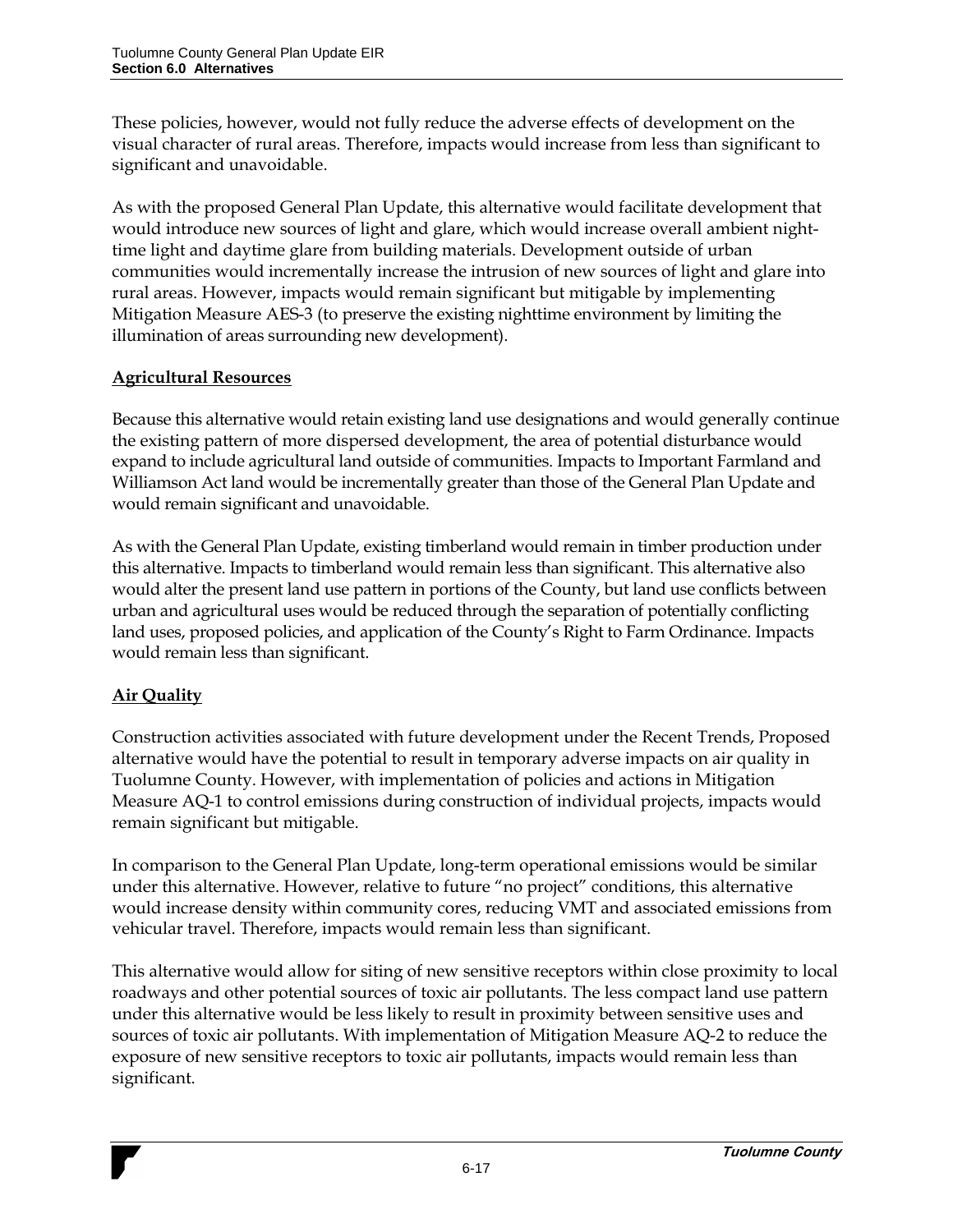#### **Biological Resources**

Implementation of this alternative would result in greater impacts to biological resources as more ground disturbance would occur for scattered development in rural areas. This would result in incrementally greater impacts to special status plants, animals, riparian areas and other sensitive habitat, wetlands, and/or migratory wildlife corridors outside developed urban areas than anticipated under buildout of the General Plan Update. As discussed in Section 4.4, *Biological Resources*, there are 177 special-status species known to occur or with potential to occur within Tuolumne County. Thirty one of these species (21 animal species and 10 plant species) are given high levels of protection by the federal government through listing under FESA and/or by the State government through listing under CESA or Fully Protected. Similar to the General Plan Update, proposed policies would minimize impacts on special-status species and wetlands to a less than significant level. With implementation of mitigation measures BIO-2(a-b) and BIO-4(a-b), impacts on sensitive habitats and wildlife movement would remain less than significant.

#### **Cultural Resources**

This alternative would have incrementally greater impacts on cultural resources, in part, because it would allow ground-disturbing development in a greater area of Tuolumne County. On the other hand, the less compact pattern of development may result in less disturbance of the historic built environment. As with the General Plan Update, proposed policies would protect historic and archaeological resources on a case-by-case basis, and adherence to State regulations would preserve human remains unearthed during construction. However, paleontological resources would require additional protections. Impacts on cultural resources would remain significant but mitigable with implementation of Mitigation Measure CR-1.

#### **Geology**

Similar to the General Plan Update, the Recent Trends, Proposed alternative would allow development that may be subject to fault rupture, ground-shaking, liquefaction, landslides, and soil erosion from grading on unstable slopes. Adherence to required building codes during construction would reduce these geologic and soil-related impacts. Proposed policies to limit development in seismically hazardous areas; to require engineering studies prior to urban development in landslide or unstable slope areas; to establish a program for geologic, seismic, and geotechnical engineering reports required for proposed developments; and to maintain erosion control measures for all grading would further minimize impacts related to geology and soils. Impacts would remain less than significant.

#### **Global Climate Change**

Relative to the General Plan Update, this alternative would result in a similar amount of construction-related GHG emissions. As with the General Plan Update, compliance with Implementation Program 12.E.l to reduce GHG emissions from construction equipment would result in less than significant impacts. Furthermore, this alternative would allow less centralized development, which would result in some dependency on automobiles for residents residing beyond transit corridors and community cores and would increase VMT and mobile emissions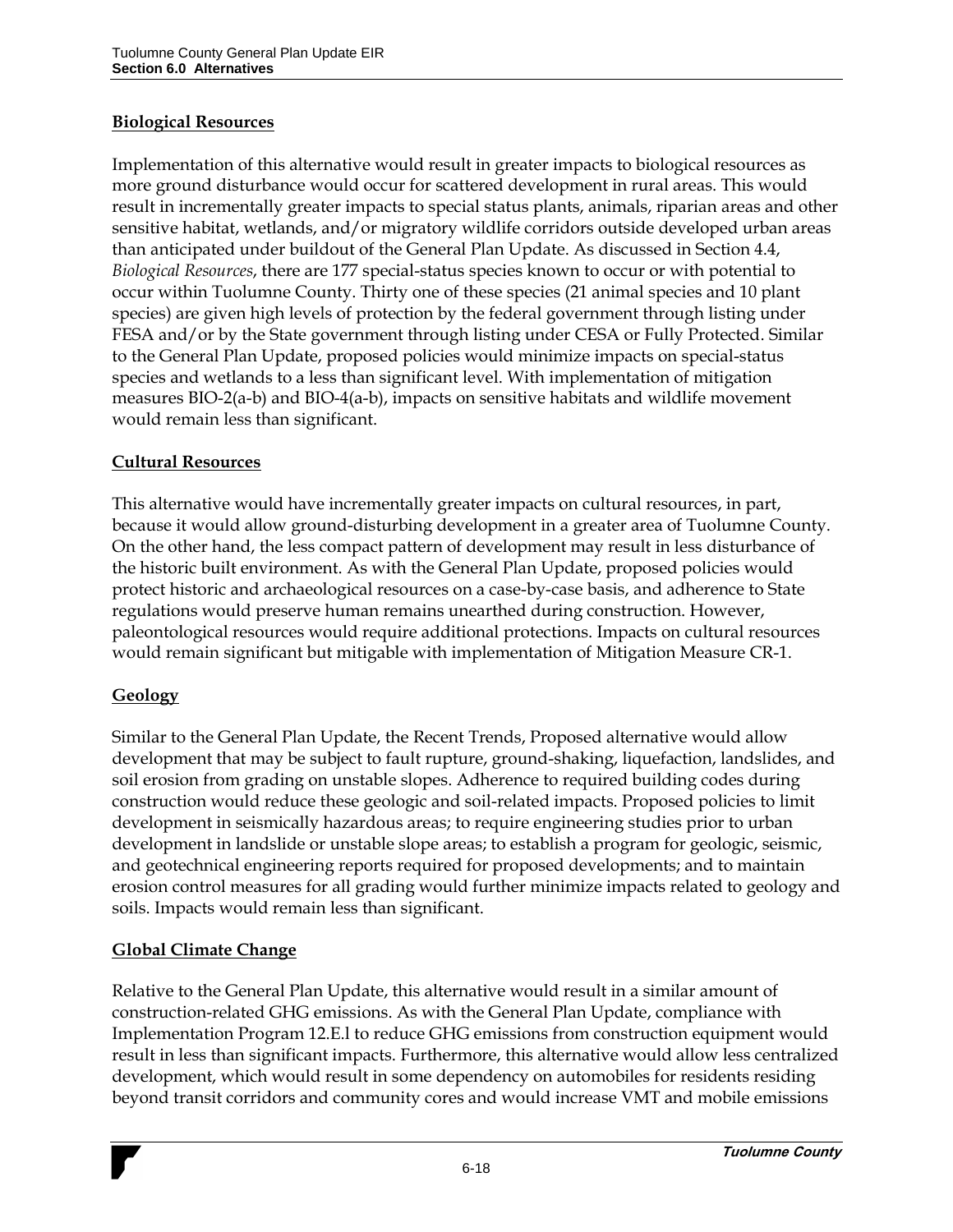#### in the County.

Although the County would continue to apply project-level GHG thresholds for discretionary entitlements, the general continuation of existing land use trends under the Recent Trends, Proposed alternative would be largely inconsistent with the goals of applicable GHG reduction plans and policies, including the adopted Tuolumne County Regional Blueprint Greenhouse Gas Study and AB 32. Whereas the General Plan Update's land use scenario is designed to centralize development to reduce VMT and transportation-related GHG emissions, this alternative would encourage a greater amount of residential development outside of communities. This scenario would require auto dependency for many parts of Tuolumne County, because walkable communities, defined as a 5-minute walk (1/4) mile between home and the core of a community, shopping, jobs, recreation, community facilities and transit, would exist only within community cores. Because this land use scenario would be largely inconsistent with applicable plans and policies to reduce GHG emissions, impacts would be greater than for the General Plan Update.

#### **Hazards and Hazardous Materials**

Overall impacts relating to hazards would be similar to those of the proposed General Plan Update. As with the General Plan Update, this alternative could facilitate development near known hazardous material users, construction in areas with existing hazardous materials, or accidental releases of hazardous materials during transportation**.** The less compact pattern of development may result in less exposure to hazardous materials in urban settings. Residential development also might occur in areas designated as Moderate, High or Very High Wildland Fire Hazard areas. However, impacts would remain less than significant given compliance with federal, state, and local regulations, and with General Plan policies. Similar to the General Plan Update, careful land use planning in accordance with proposed General Plan policies and continued coordination with the Tuolumne County Airport Land Use Compatibility Plan would reduce airport-related hazards to a less than significant level, and development would have no impact on adopted emergency response or evacuation plans.

#### **Hydrology and Water Quality**

Development facilitated by the Recent Trends, Proposed could occur within 100-year flood zones. Similar to the General Plan Update, policies for protection of riparian corridors would prevent development in these flood-prone areas. Furthermore, any development within a 100 year flood zone would be subject to the County's policies as set forth in the proposed General Plan Safety Element and the community plans, which would ensure that people or property are not subject to flood risks. Impacts would remain less than significant.

Whereas the General Plan Update would not facilitate development in dam inundation areas, this alternative would allow for future development in a potential dam inundation areas associated with several reservoirs. However, the vulnerability assessment for dam failure in the 2004 Tuolumne County Multi-Jurisdictional Hazard Mitigation Plan (HMP) concluded that the extent of damage from any dam failure would not be great due to the small areas possibly inundated, and the assumption that such an event is unlikely to happen. With implementation of General Plan policies and implementation programs to protect structures from dam failure,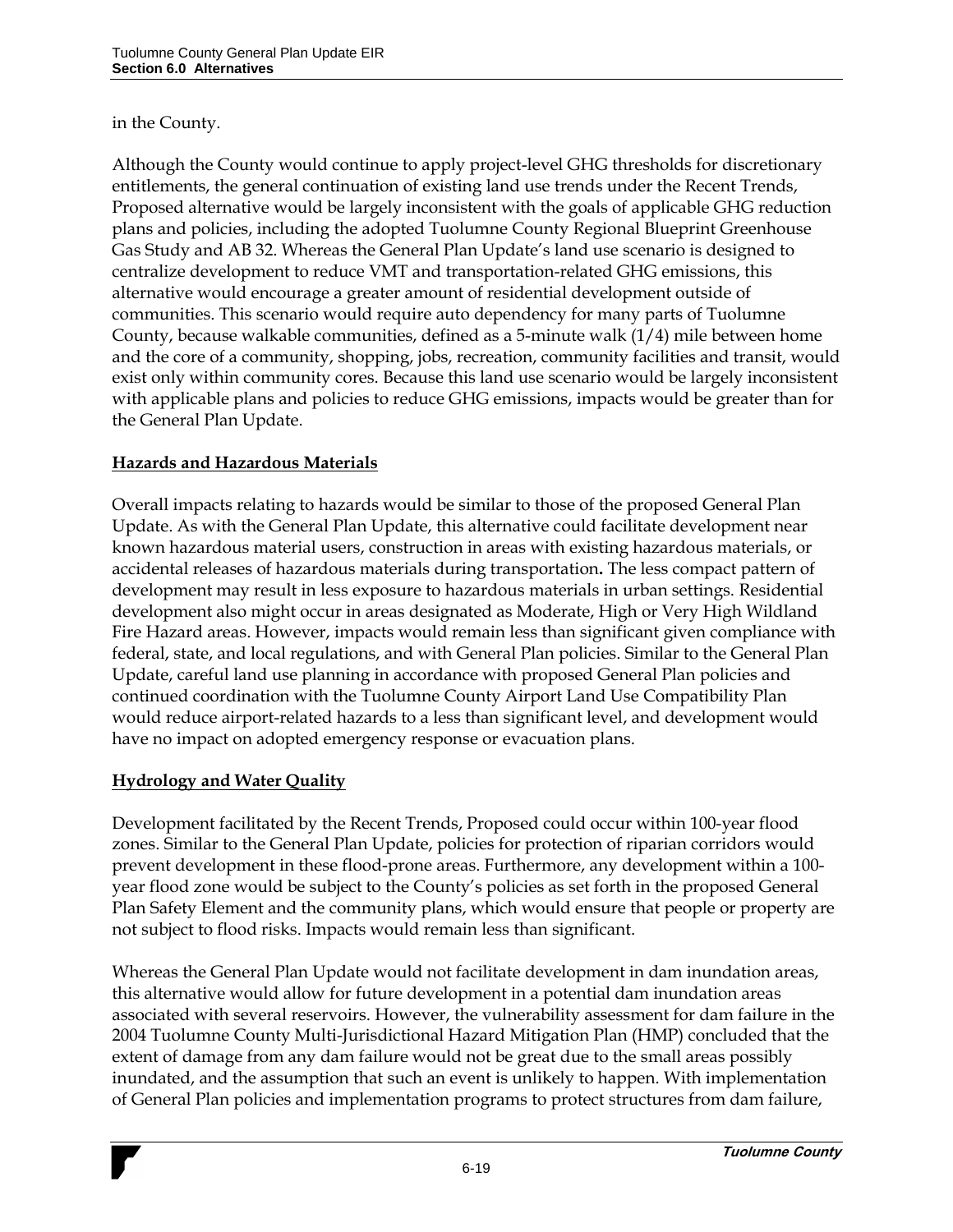impacts would remain less than significant.

Buildout of the Recent Trends, Proposed alternative would result in a similar amount of development and associated impervious surfaces within the County. The addition of impervious surfaces would increase watershed runoff, which could degrade water quality. However, similar to the General Plan Update, impacts would remain less than significant given compliance with existing regulations and implementation of proposed policies.

#### **Land Use and Planning**

Similar to the General Plan Update, existing urban development boundaries may be expanded to allow growth to occur near existing community nodes under the Recent Trends, Proposed alternative.

Whereas the General Plan Update implements the preferred Distinctive Communities Growth Scenario of the Tuolumne Tomorrow Regional Blueprint by planning for development within well-defined, cohesive, and compact communities, this alternative would encourage more scattered development outside of communities. By converting open space buffers between communities to urban development, the Recent Trends, Proposed alternative would reduce the distinctiveness of communities. Therefore, the Recent Trends, Proposed alternative would have greater impacts related to inconsistency with the Tuolumne Tomorrow Regional Blueprint.

The less compact pattern of development under this alternative would not physically divide established communities. Potential impacts would remain less than significant.

#### **Noise**

The Recent Trends, Proposed alternative would have similar impacts to the General Plan Update from construction and operational noise. Existing sensitive receptors would be subject to noise and vibration from new construction, and new and existing noise-sensitive land uses would be exposed to transportation noise. In comparison with the General Plan Update, the less compact land use pattern in this alternative would place fewer new sensitive receptors in urban environments with higher traffic noise levels. Proposed policies also would reduce noise exposure to acceptable levels. These impacts would remain less than significant.

Similar to the General Plan Update, this alternative would facilitate development that could be exposed to noise generated from operational stationary noise sources and aircraft. However, proposed policies to enforce noise standards for new development would reduce noise exposure to acceptable levels. These impacts would remain less than significant. Impacts from exposure to railroad noise and vibration would remain significant but mitigable with implementation of Mitigation Measure N-2 to buffer new sensitive uses from railroad tracks.

#### **Population and Housing**

Both the General Plan Update and the Recent Trends, Proposed alternative could temporarily displace residents if redevelopment of existing residential structures occurs. Impacts from displacement would remain significant but mitigable with implementation of recommended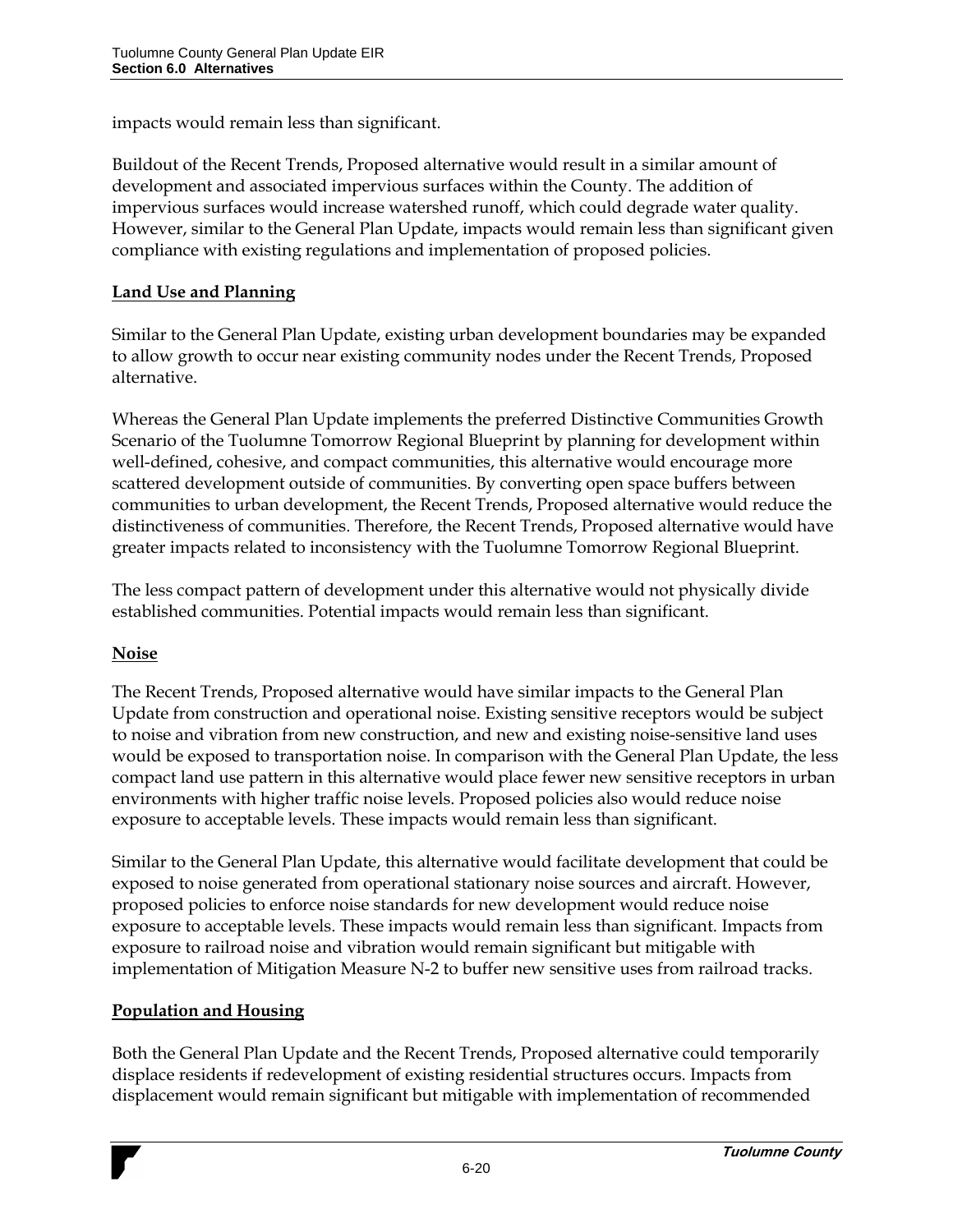policies and programs in Mitigation Measure PH-1. Overall growth would remain consistent with the population growth projection adopted by the Tuolumne County Transportation Council for the year 2040. Impacts would remain less than significant.

#### **Public Services**

Similar to the General Plan Update, development facilitated by the Recent Trends, Proposed alternative would increase demand for fire protection and law enforcement services. However, review of subsequent development by the Fire Department pursuant to existing County development review practices, the required provision of emergency access and payment of impact mitigation fees would reduce impacts related to fire protection to less than significant, and new development would not result in the need to construct new law enforcement facilities. In addition, the payment of State-mandated school impact fees would fully mitigate impacts related to school facilities. These impacts would remain less than significant.

#### **Recreation**

The Recent Trends, Proposed alternative would facilitate a similar amount of development to the General Plan Update, exacerbating an existing shortage in County-owned recreational facilities. Because the County could not ensure an adequate supply of recreational facilities from new development and new communities to meet its goal of 30 acres per 1,000 residents, and impacts on existing recreational facilities would remain significant and unavoidable.

Similar to the General Plan Update, this alternative would support the creation of a regional park in East Sonora and recreational facilities to serve the Jamestown community. The implementation of these parks and recreation facilities and others associated with new residential developments could result in environmental impacts related to traffic, noise, and aesthetics on surrounding uses. From a programmatic perspective relative to the General Plan Update, this would remain a less than significant impact.

## **Transportation and Circulation**

Because the Recent Trends, Proposed alternative would facilitate a similar amount of residential, commercial, and industrial development to the General Plan Update, this development would generate a similar amount of vehicular trips. However, the more scattered land use pattern under this alternative would likely result in greater auto-dependency, a slight increase in trip generation, and longer trip lengths. The increases in trip generation and trip length would cause greater deficiencies in traffic flow at roadway segments and intersections. Although implementation of mitigation measures TC-1(a-b) and TC-2(a-d) would reduce traffic impacts on roadway segments and at intersections, impacts would remain significant and unavoidable because implementation of these measures may not be feasible.

Similar to the General Plan Update, implementation of proposed policies relating to traffic calming and improving walkability and bikeability would reduce potential impacts from design hazards to a less than significant level. Buildout of this alternative also would not incrementally increase the use of available public transit resources and would not have a significant impact on existing or planned pedestrian and bicycle infrastructure. As with General Plan Update,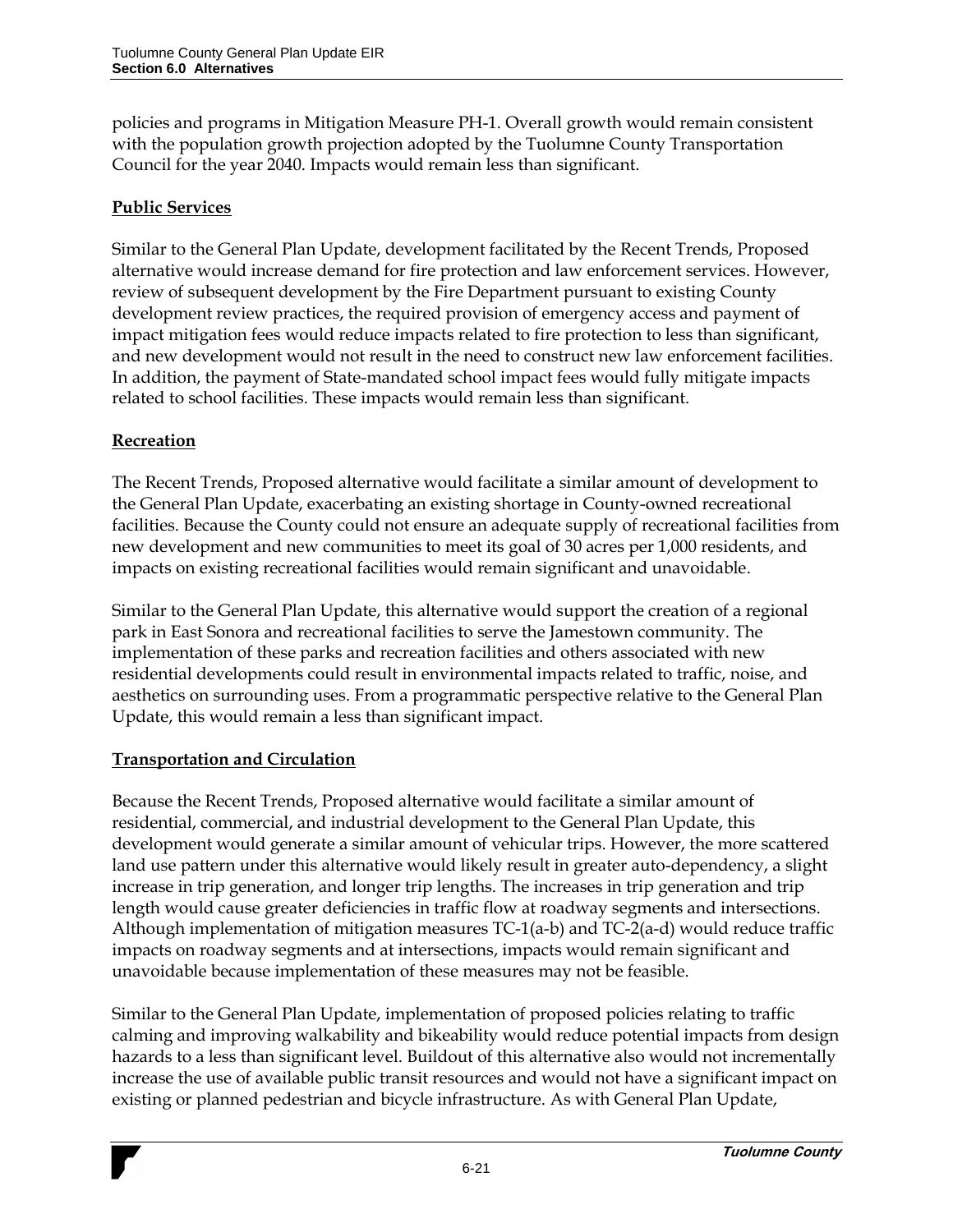development facilitated by this alternative would be subject to applicable County standards and fire department standards, which require emergency access provisions. Compliance with existing requirements would ensure that adequate emergency access would be provided for by all new development. Impacts would remain less than significant.

Overall, vehicles miles traveled (VMT) within the Tuolumne County region would increase as a result of regional population growth. However, overall VMT would be greater under the Recent Trends, Proposed alternative (approximately 2,184,566VMT) compared to the proposed General Plan Update (approximately 2,170,502 VMT2) in the year 2040. The higher VMT under this alternative is primarily because land use changes that are included as part of the General Plan Update which are intended to reduce VMT would not occur under this alternative. Therefore, for VMT, the Recent Trends, Proposed alternative would result in greater impacts in comparison to the proposed General Plan Update.

## **Utilities and Service Systems**

The Recent Trends, Proposed alternative would allow for a similar amount of development to the General Plan Update resulting in similar water demand and wastewater and solid waste generation. Therefore, impacts related to utilities and service systems would remain the same. Water, wastewater, and solid waste providers are projected to have enough capacity to serve new development. In addition, the County's existing Water Quality Plan and policies and implementation programs in the General Plan Update would reduce potential impacts related to storm drainage facilities. Therefore, these impacts would remain less than significant.

## **6.3.3 Achievement of Project Objectives**

This alternative would meet the overall objectives of accommodating projected growth while defining where and how development would occur and balancing development with conservation of the County's natural and cultural resources. However, the Recent Trends, Proposed alternative would not meet the objective that "each community contains a well defined, cohesive, and compact community built around an appropriately-scaled urban core and community gathering places." Under this alternative, single-family residential development would continue outside of urban communities. Urban development outside of existing communities would reduce the distinctiveness of these communities.

# **6.4 ENVIRONMENTALLY SUPERIOR ALTERNATIVE**

CEQA requires the identification of the environmentally superior alternative among the options studied. When the "No Project" alternative is determined to be environmentally superior, CEQA also requires identification of the environmentally superior alternative among the development options.

Table 6-2 indicates whether each alternative's environmental impact is greater, lesser, or similar to the proposed project. All three alternatives to the proposed General Plan Update would be inferior in several categories of environmental issues, especially with regard to impacts on the

l 2 *Tuolumne County GP and RTP Update Traffic Study, Wood Rogers (September 2015). See Appendix C for full Traffic Study*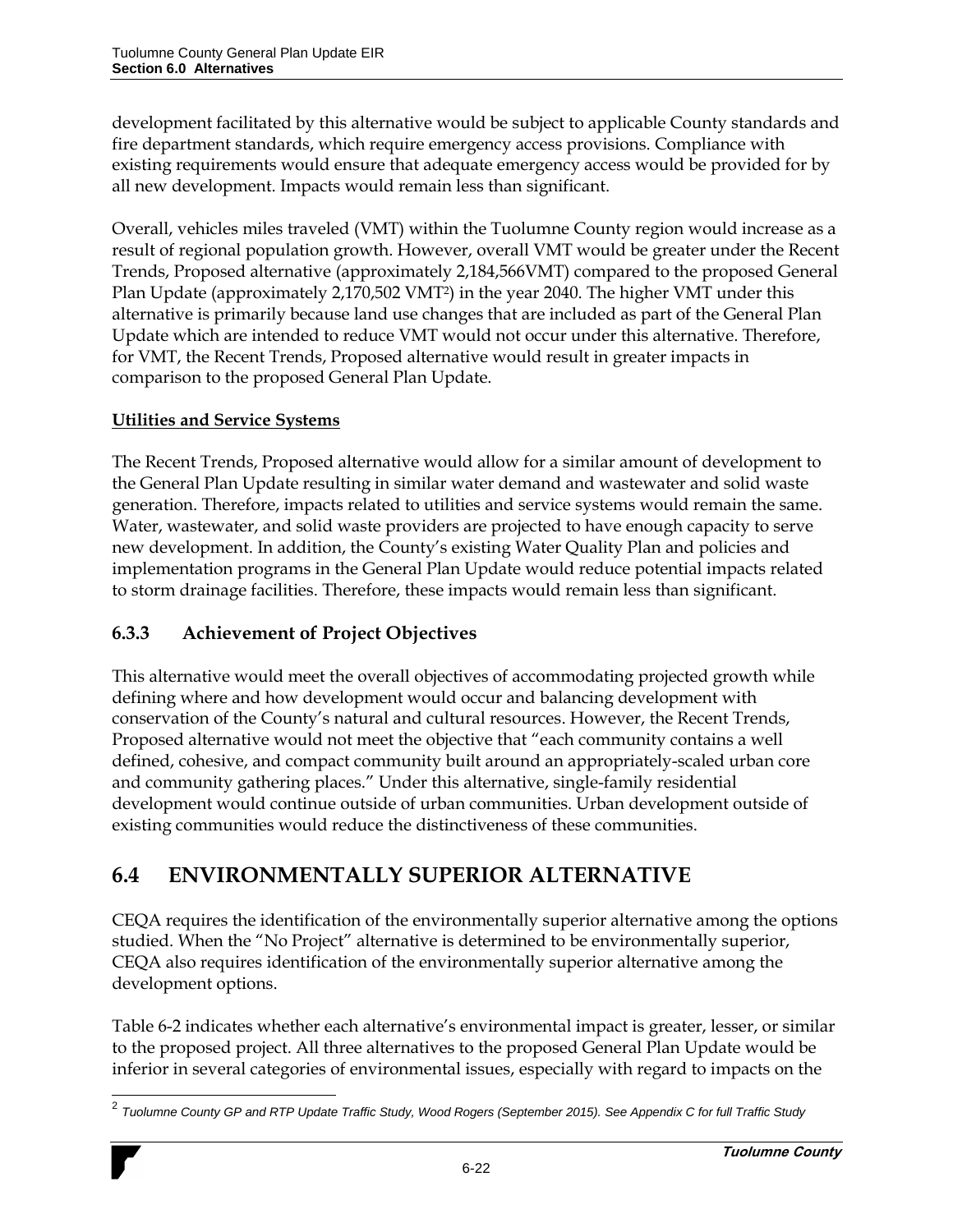visual character of rural areas, global climate change, and consistency with the preferred growth scenario of the Tuolumne Tomorrow Regional Blueprint plan. Among the alternatives being considered, the Public Services alternative could be considered environmentally superior, as its land use scenario would promote denser urban communities while allowing linear urban development along major transportation corridors. However, this alternative would have substantially greater impacts on aesthetics, global climate change, and land use consistency relative to the General Plan Update. This alternative also would generally meet most of the project objectives but would not fully meet the objective to maintain distinct communities.